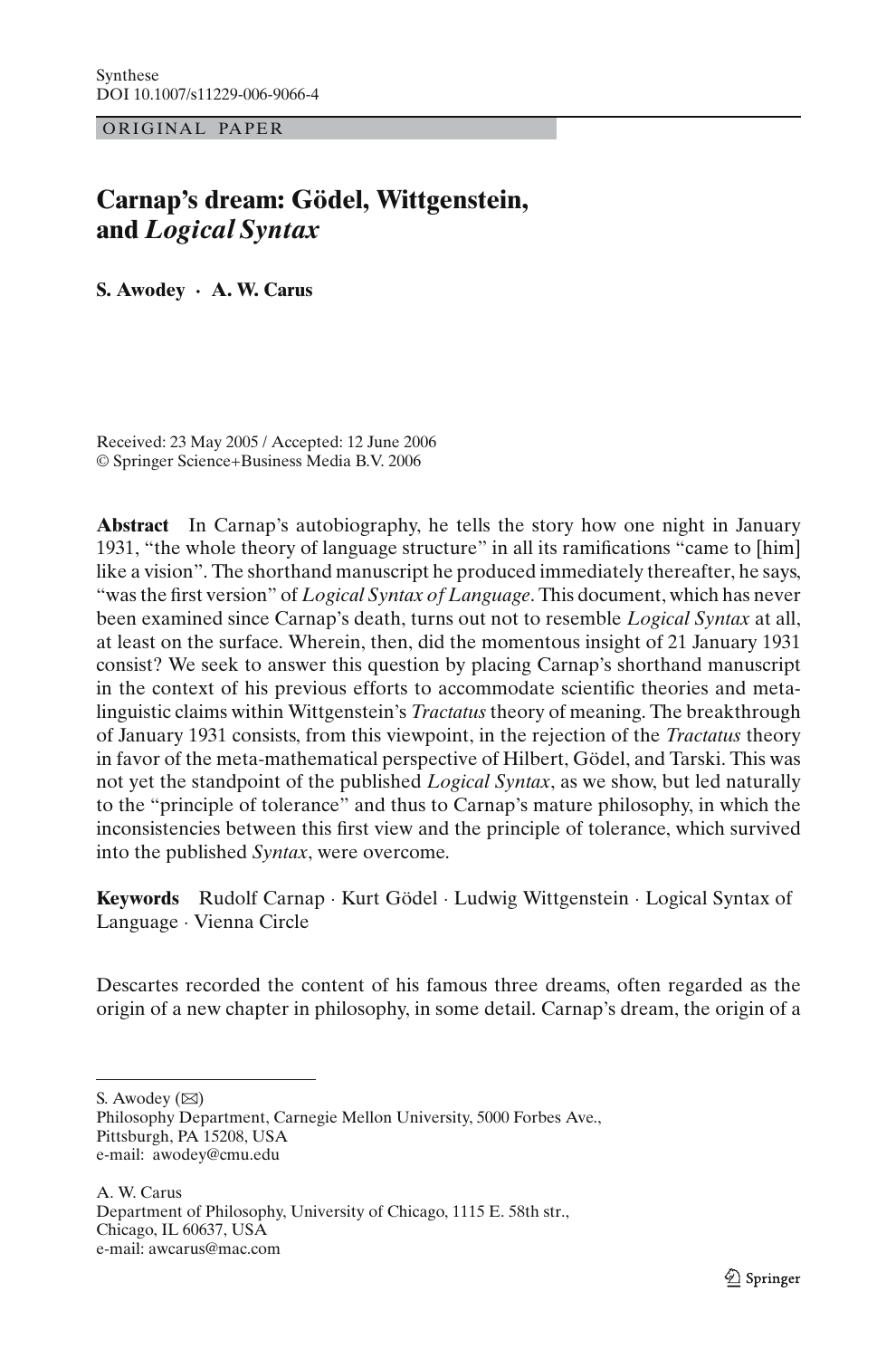more recent chapter, $<sup>1</sup>$  $<sup>1</sup>$  $<sup>1</sup>$  has come down to us in more fragmentary form, and requires</sup> some detective work to reconstruct:

After thinking about these problems for several years, the whole theory of language structure and its possible applications in philosophy came to me like a vision during a sleepless night in January 1931, when I was ill. On the following day, still in bed with a fever, I wrote down my ideas on forty-four pages under the title "Attempt at a Metalogic". These shorthand notes were the first version of my book *Logical Syntax of Language*. (Carnap, 1963, p. 53)

Just what *was* Carnap's "vision" during the sleepless night of 21 January 1931? What problems did it solve? And what were the "possible applications to philosophy" that made the idea so exciting?

The actual "Attempt at a Metalogic" (*Versuch einer Metalogik*, henceforth *Versuch*) that Carnap wrote down the following day has apparently never been consulted to answer to these questions. However, it has been preserved, and provides important evidence.[2](#page-1-1) On the surface, it does not in the least resemble the *Logical Syntax* of which it is supposedly the "first version". Only when we compare it with the view Carnap had been struggling toward previously do we understand the magnitude of the change in his conception. It is on reconstructing this pre-1931 view, accordingly, that we first concentrate.

An obstacle that has made this view difficult to appraise, or even state, is the large role played in it by certain ideas from Wittgenstein's *Tractatus*. From the beginning, this book has attracted more interpretive interest than has the Vienna Circle, whose understanding of the book has therefore—we think somewhat unfairly—been classified as either a pale shadow or as an outright misunderstanding of Wittgenstein's doctrines. We think this traditional view<sup>[3](#page-1-2)</sup> misleading because it takes for granted that the Vienna Circle's first priority was a correct understanding of Wittgenstein's own intentions. In fact, of course, the Vienna Circle, including Carnap, had been led to something like Wittgenstein's ideas from very different starting points, and they used whatever came to hand to address *their* problems, which were not Wittgenstein's. But in arriving at a provisional solution to those problems in the 1920s, certain

<span id="page-1-0"></span><sup>1</sup> The *Logical Syntax* is usually regarded as the origin of the "linguistic turn" in analytic philosophy; see e.g. the editor's introduction in Rorty's collection *The Linguistic Turn* (Rorty, 1967).

<span id="page-1-1"></span><sup>2</sup> Of the original shorthand document, pp. 1–23 and 44 are preserved in the Carnap Papers (Manuscript Collection No. 1029) held by the Special Collections Department, Young Research Library, University of California at Los Angeles (henceforth abbreviated "UCLA/ RC1029"), Box 4, folder CM14, item 1.

<span id="page-1-2"></span><sup>3</sup> Which now takes the updated form of claiming that the *Tractatus* has been wrongly interpreted because it has been mistakenly *assimilated* to Carnap's different conception. James Conant, for instance, attributes to early Wittgenstein the idea that meaning is in the mind of the speaker or the writer, without whom the mere physical sign is not a symbol; the meaning relation (putting the symbol into the sign) is established only in the minds of human interlocutors (Conant, 2001, pp. 24–28). Whether a sign or a sentence has meaning cannot be objectively determined, according to this view, i.e. cannot be determined outside the context of its use and the intentions of its users. This view of Wittgenstein has been obscured, Conant says, by its assimilation to Carnap's very different conception of meaning: "Carnap seeks a method that will furnish criteria that permit one to establish that someone else is speaking nonsense, whereas Wittgenstein (both early and later) seeks a method that ultimately can only be practiced by someone on himself. Wittgenstein's method only permits the verdict that sense has not been spoken to be passed by the one who speaks." (ibid., p. 61) Carnap, of course, understood Wittgenstein as concerned also with objective meaning rather than with the mental states or intentions of speakers; Hacker (2003) thinks Carnap was right and Conant is wrong; see also Proops (2001).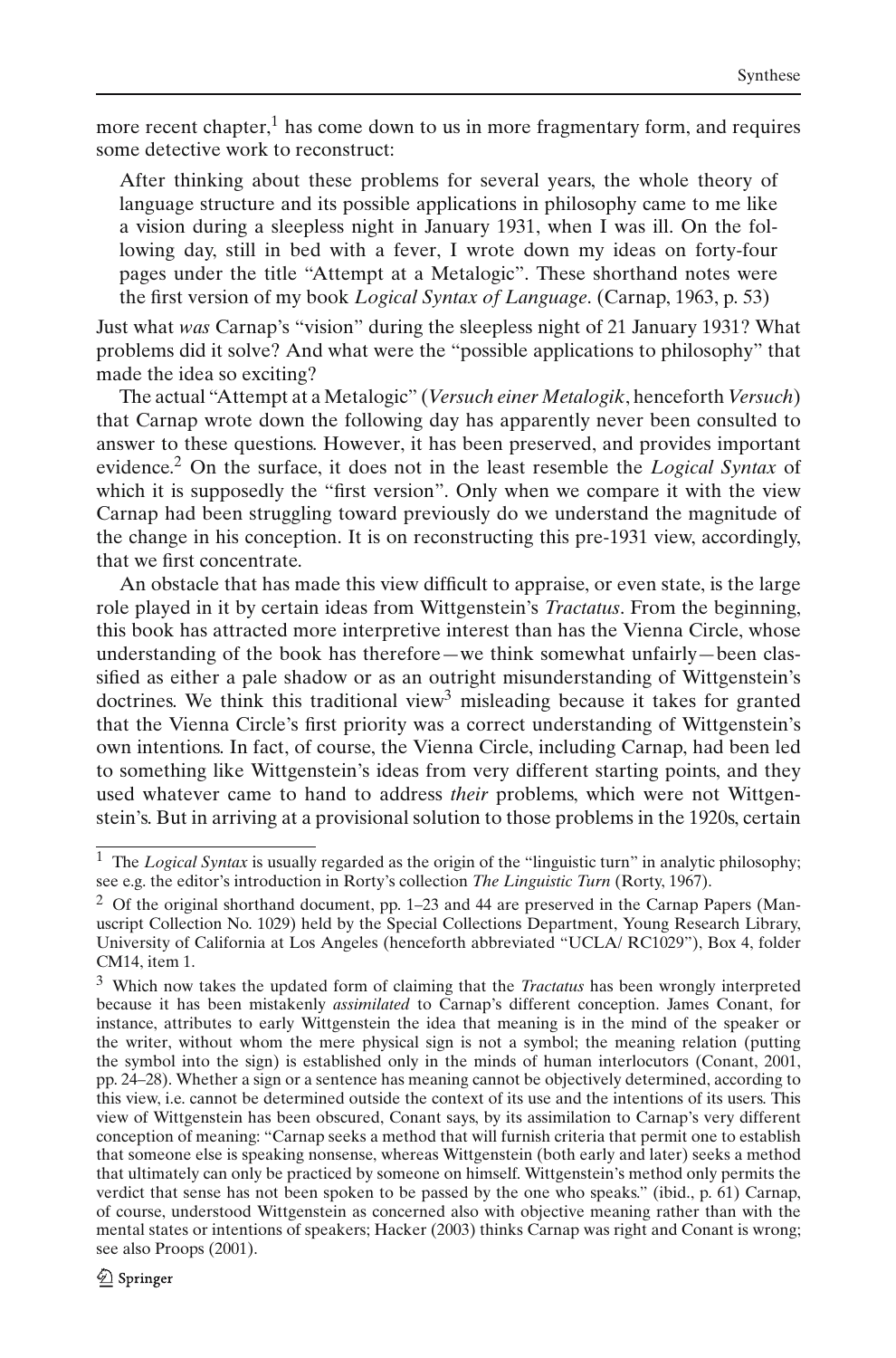ideas from the *Tractatus* were of great significance to them. So the Vienna Circle view described in the first part of this paper is neither Wittgenstein's nor not Wittgenstein's.<sup>[4](#page-2-0)</sup>

Our first priority will be to describe this view and show how deeply and intensely the Circle grappled, despite its own very different agenda, with certain basic ideas of the *Tractatus*. The early Vienna Circle based its criterion of meaning on Wittgenstein's picture theory, on his conception of language as exhaustively determined by rules, and on a universal language of the kind suggested by the *Tractatus*. We will argue that it was precisely Carnap's attempt to expand the scope of such a language structure, and the tension between this effort and developments within mathematical logic, that set the scene for the "breakthrough" to the syntax idea that Carnap describes so dramatically as having come to him "like a vision".

This breakthrough, however, as we describe in the following, led first to a rather different doctrine from that of the published *Syntax* 3 years later. This initial syntax idea, which found expression in only one of Carnap's publications, $<sup>5</sup>$  was expounded</sup> systematically in a series of unpublished manuscripts written in the spring of  $1931<sup>6</sup>$  $1931<sup>6</sup>$  $1931<sup>6</sup>$ culminating in three lectures to the Vienna Circle in the summer of 1931, and the first draft of what we know as the *Logical Syntax*, written in the autumn of 1931 and early 1932. Here Carnap attempted a definition of *analyticity* that would preserve Wittgenstein's idea of tautology in the new syntactic environment. This attempt was, however, subjected to a probing criticism by Gödel, who pointed out a fundamental flaw in Carnap's exposition. In the late autumn of 1932, Carnap responded to this criticism by abruptly altering the fundamental doctrine of the book. The leading idea now became the celebrated "principle of tolerance," which would henceforth become a principal theme of Carnap's thought. In the published *Syntax* (1934), the original syntax idea of the first draft and the principle of tolerance co-exist in an uneasy truce. This would not last; by the following year, Carnap had allowed that the metalanguage for science could be semantic as well as syntactic. So part of the specifically syntactic doctrine of the 1934 book, arrived at in the initial breakthrough of January 1931, would turn out to be ephemeral, while the principle of tolerance became the cornerstone of Carnap's mature philosophy.

But it was no accident that Carnap's formulation of the principle of tolerance grew out of the original syntax view. In Sect. 2, we formulate this original syntax view, using a number of previously unknown documents. They tell a clear story. Against this background, we then argue, Gödel's critique of the first draft of the *Syntax* becomes more comprehensible. We also argue that Gödel's critique played an important role in motivating Carnap's radical step toward tolerance in late 1932. Finally, we discuss the tension between the original syntax idea of January 1931 and the principle of tolerance in the published book, and identify which elements of the original idea were preserved in Carnap's later development. We also suggest that the fundamental

<span id="page-2-0"></span><sup>4</sup> That it is not straightforwardly Wittgenstein's we think the voluminous literature on the *Tractatus* (see previous footnote) makes adequately clear. That it is not *not* Wittgenstein's is attested to by several members of the Vienna Circle themselves; Carnap, for instance, said in his autobiography, "For me personally, Wittgenstein was perhaps the philosopher who, besides Russell and Frege, had the greatest influence on my thinking." (Carnap, 1963, p. 25).

<span id="page-2-1"></span><sup>5</sup> The famous paper "Die physikalische Sprache als Universalsprache der Wissenschaft" (1932), later translated into English, with a new preface, as the pamphlet *The Unity of Science* (1934); this original syntax view is also in the background of Carnap's (1931) critique of Heidegger, "Überwindung der Metaphysik durch logische Analyse der Sprache".

<span id="page-2-2"></span><sup>6</sup> These shorthand manuscripts are preserved in UCLA/RC1029, Box 3, folders CM10 and CM11.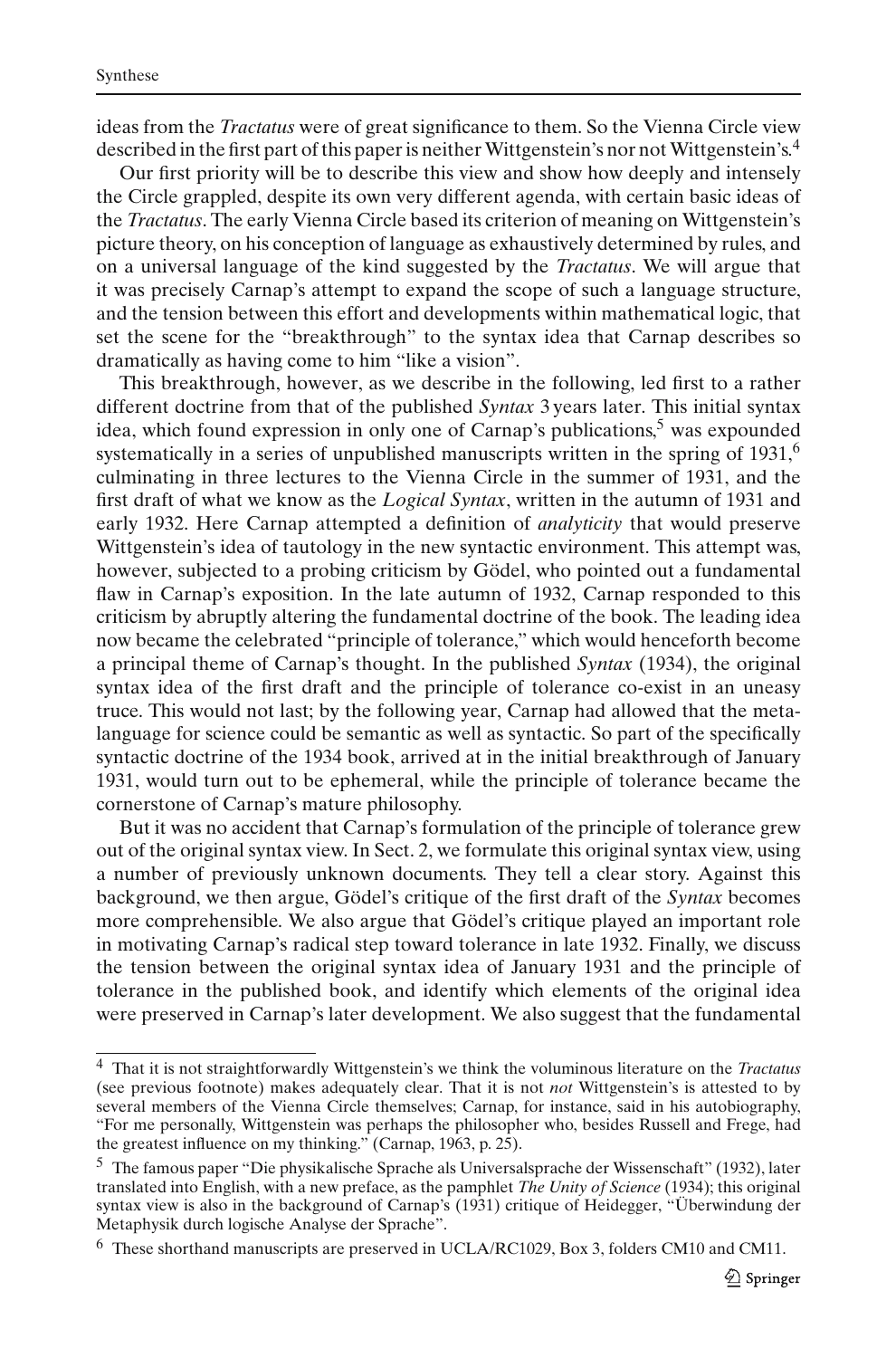nature of the break that occurred in January 1931 has important consequences for the interpretation of the later Carnap, which even some of his closest readers seem not yet to have fully appreciated.

### **1 A new foundation of logic**

The *Tractatus* was the undisputed point of departure for the Vienna Circle because in their view, Wittgenstein had solved the age-old Platonic problem of the cognitive status of mathematics, which remained a grave threat to any form of empiricism. "It really does seem on first sight as if the very existence of mathematics must mean the failure of pure empiricism—as if we had in mathematics a knowledge about the world that doesn't come from experience, as if we had a priori knowledge," Hans Hahn had said. "And this evident difficulty for empiricism is so plain, so brutal, that anyone who wants to hold a consistent empiricism has to face this difficulty*...*" (Hahn, 1929, pp. 55–56). Wittgenstein had solved this problem. Though he had adopted Frege's and Russell's all-encompassing conception of logic as universally applicable and inescapable, he rejected the view that the logical laws were something like the most general laws of nature, or the laws of thought. For Wittgenstein, logical laws were not laws *of* something, that pertained to a universe of objects and expressed transparently in language along with other sorts of facts. Instead, language itself was recognized as a *medium*, as not part of the world but as representing the world to us. It represented the world to us, Wittgenstein thought, by means of logical pictures isomorphic to facts in the world. Frege's conception of logic as a gap-free system of rules, then, was extended to the whole of language, and connected to the world by this picture theory of meaning (Ricketts, 1996a, pp. 69–80).

The truths of logic were a by-product of this representational function of language. They ceased to be part of what languages describes, and became instead an artifact of the representational capacity of language. As such, logical truths became tautological and empty, despite still being universal (ibid., pp. 59–64). Hahn, like the rest of the Vienna Circle, thought this idea of critical importance:

If one wants to regard logic—as this has in fact been done—as the study of the most general qualities of objects, as the study of objects in general [*überhaupt*], then empiricism would in fact be confronted here with an impassable hurdle. In reality, though, logic says nothing whatever about objects. Logic is not something that is to be found in the world. Logic only arises, rather, when—by means of a symbolism—we *speak about the world...* The sentences of logic say nothing about the world. (Hahn, 1929, pp. 56–57)

Of course the Vienna Circle did not simply accept Wittgenstein's view as stated in the *Tractatus*. "We learned much by our discussions of the book," Carnap later wrote, "and accepted many views *as far as we could assimilate them to our basic conceptions*." (Carnap, 1963, pp. 24–25, our emphasis) In particular, the Circle gave the *Tractatus* view an epistemological and positivistic twist, by interpreting the "atomic sentences" as elementary observation sentences. And they also combined it with logicism, so that the empty and tautological status Wittgenstein accorded logic was thereby also transmitted to all of mathematics. Naturally, they did not distinguish their version of Wittgenstein from Wittgenstein's own; to them it was a single and interlocking complex of ideas.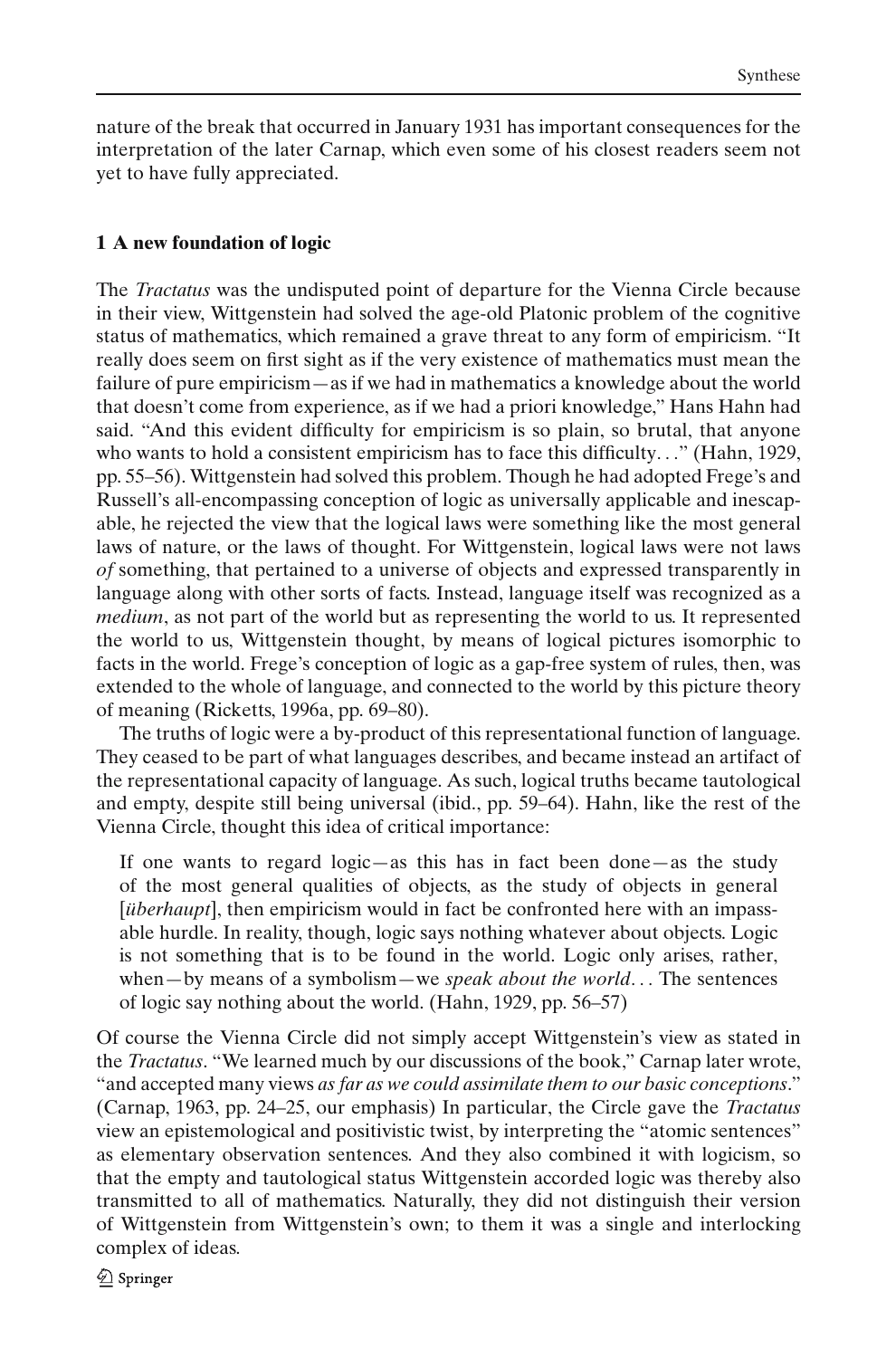But even with these modifications, Wittgenstein's solution to the old problems carried a high price tag for the Vienna Circle. Two costly by-products of this solution were particularly unpalatable. The first of these problems arose from the Circle's own proposal to extend Wittgenstein's truth-functional language structure to mathematics (by means of logicism) and thereby to make it the basis of their unified language of science. For it seemed to them that the *Tractatus* did not allow for unbounded quantification, and this left it insufficient for expressing even a fragment of actually existing science. Indeed, it seemed that most theoretical science, and most classical mathematics, could not be expressed, or had no meaning, within (their understanding of) the *Tractatus* framework[.7](#page-4-0)

The second problem concerned the status of the fundamental doctrines themselves, which seemed to fall victim to their own consequences. This was much discussed at the meetings of the Vienna Circle in 1930–31. Gödel, for instance, is recorded in the minutes as raising it very simply and bluntly on one occasion:

*Gödel* asked how the discussion about logical questions could be justified, as it involves the utterance not of any meaningful sentences but only of elucidations [*Erläuterungen*]. This raises the question how admissable elucidations are to be demarcated from metaphysical pseudo-sentences. (ASP/RC 081-07-11; Stadler, 1997, p. 288)

This brings down to bare bones a central question facing the Vienna Circle during this period: What protected its critique of traditional philosophy from *itself*? Is e.g. the verification principle *itself* verifiable? Is *any* theoretical statement about language (even the language of science) verifiable? And if not, why is their status not every bit as metaphysical as that of the philosophies the Vienna Circle was consigning to the dustbin?[8](#page-4-1)

Wittgenstein himself had of course confronted this problem head on, taking the heroic (if somewhat obscure) position that his own statements were, in the light of

<span id="page-4-0"></span><sup>7</sup> There has been considerable speculation (Floyd 2002, Geach, 1983; Soames, 1983; Sundholm, 1992) how Wittgenstein intended his operator *N* to make quantification "truth-functional" without resorting to a "molecular" finitism of the kind discerned in the *Tractatus* by the Vienna Circle, and most interpreters now think this is how Wittgenstein should be understood. However, the Circle clearly did *not* understand him this way, as Carnap retrospectively makes explicit in *Testability and Meaning* (Carnap, 1936–7, §23); in the *Tractatus*, Carnap's prime example there of a "molecular language", he states unequivocally that "truth-operations*...* are conceived as not including general operators [i.e. quantifiers]" (ibid., p. 18). And in his conversations with the Circle, Wittgenstein said nothing to contradict this interpretation (Waismann, 1967, e.g. p. 188). Moreover, Carnap says that "I too accepted a molecular language. According to the positivistic principle of testability in its most radical form, I restricted the atomic sentences to sentences about actual experiences*...*" (ibid., p. 19)—as indeed Wittgenstein himself seems to have done at least sometimes during this period; in a conversation of 1930–31 he says that "object" in the *Tractatus* is "used for such things as a colour, a point in visual space, etc" Wittgenstein, 1980, p. 120). If a scientific theory is a truth function of observation sentences, then it *can* only be a statement about a finite number of instances, not a universal law. This was why the picture theory, combined with the Circle's empiricism, made theoretical science as ordinarily conceived impossible.

<span id="page-4-1"></span><sup>8</sup> Despite the Circle's (and especially Carnap's) intense preoccupation with this question in 1930– 31, it soon emerged as an all-purpose, unanswerable one-line *refutation* of logical empiricism. We still find it used this way, e.g. by Hilary Putnam: "An obvious rejoinder [to the verification principle] was to say that the logical positivist criterion of significance was *self-refuting*: for the criterion itself is neither (a) 'analytic'*...* nor (b) empirically testable. Strangely enough this criticism had very little impact on the logical positivists*...* I believe that the neglect of this particular philosophical gambit was a great mistake; that the gambit is not only correct, but contains a deep lesson." (Putnam, 1981, p. 106)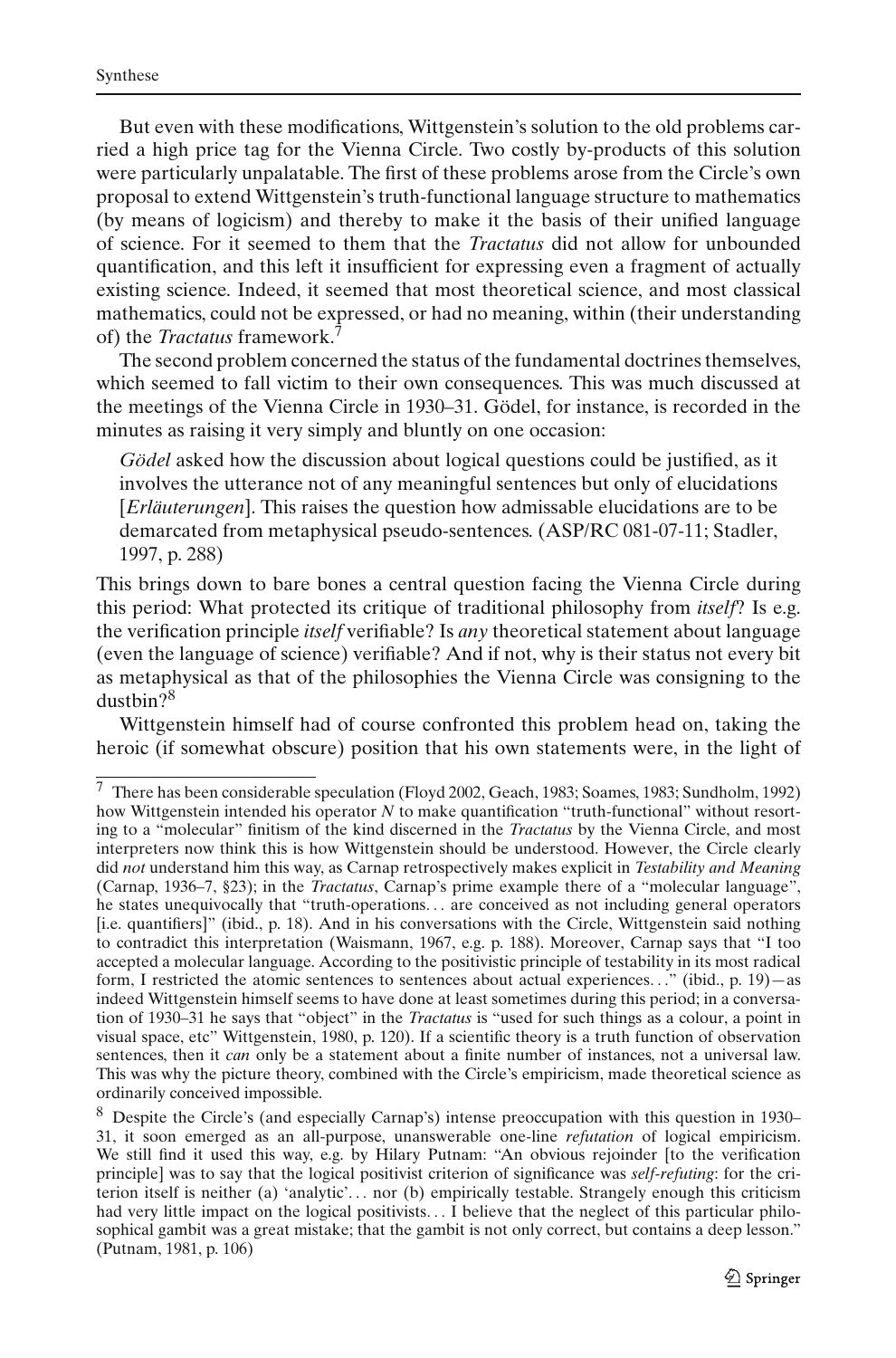what they themselves asserted, strictly nonsense, and that one must "kick away the ladder" once things were seen correctly. This subtle and profound view is developed from a distinction between "saying" and "showing" arrived at from the impossibility of referring to the structure of language itself, in the 4.12's of the *Tractatus*, and then applied with full force in the final sentences of the book.

But these two problematic consequences of the *Tractatus* were unacceptable to the Vienna Circle. To begin with, they conflicted with the Circle's central project of rational reconstruction. If much of existing theoretical science fails to qualify as meaningful, and discourse about language is excluded in any case, then it becomes impossible even to compare different expressions regarding their precision or their usefulness for some practical purpose. It becomes impossible to say, for instance, that a rationally reconstructed concept is *more precise*, or *more useful*, than the concept to be reconstructed. This obstructs the Vienna Circle's practical critique of metaphysics and unclear thinking, and undermines its entire Enlightenment project. On a more basic level, the sublime character of Wittgenstein's position (to the extent it was even recognized by the Vienna Circle) was fundamentally opposed to their Machean scientific and positivistic temper. That the basic principles of a theory should have their own meaninglessness as a consequence could only be regarded as a new and refined form of reductio ad absurdum.

Though the Circle discussed these two problems (the scope of the scientific language, the status of the theory itself) in Wittgensteinian terms, they approached them with their own agendas firmly in mind. Carnap had himself, in his *Aufbau* (largely written before his 1926 arrival in Vienna, when he was most intensely exposed to Wittgenstein's influence), arrived independently at a similar impasse to Wittgenstein's.<sup>9</sup> He had found himself caught between his basic requirement that all knowledge be "structural" and the need to give empirical or phenomenological validation to instances of the one remaining basic relation.<sup>10</sup> In attempting to overcome this problem by eliminating the basic relation, he encountered perplexities of the representation relation analogous to those Wittgenstein had highlighted with the distinction between "saying" and "showing". But Carnap thought that although Wittgenstein had *raised* a very interesting and important question, he had not fully captured the problems underlying it, and that a more satisfactory articulation of the problem would make the issue clearer and more precise than Wittgenstein had.<sup>11</sup>

<span id="page-5-0"></span><sup>9</sup> From the first conception of the *Aufbau* in the early 1920s, Carnap's conception of "structural" had grown steadily narrower, but it had not quite, by 1926, reached the completely non-epistemological view Wittgenstein had put forward. "The *Tractatus*," in the words of Michael Dummett, "is a pure essay in the theory of meaning, from which every trace of epistemological or psychological consideration has been purged as thoroughly as the house is purged of leaven before the Passover." (Dummett, 1981, p. 679) In fact it is unlikely that Carnap, with his eye firmly on the task of reconstructing knowledge, would ever have adopted such a standpoint. So it is unlikely that he would have solved the problem of the *status* of logic (and, for him, mathematics) without Wittgenstein's aid; this is why he (and Hahn; see above) acknowledged their debt to Wittgenstein, and adopted Wittgenstein's terminology.

<span id="page-5-1"></span><sup>10</sup> This tension is explicitly acknowledged in §153 of the *Aufbau*, where Carnap admits that the basic relation on which the entire system has been based is still non-logical, and that this is inconsistent with his principle, stated in §15–16, that "all scientific statements are purely structural statements." The solution offered in §154–155 is explicitly tentative and problematic.

<span id="page-5-2"></span><sup>&</sup>lt;sup>11</sup> In the *Syntax* he thought he had attained this higher degree of clarity and precision. It is no accident, we think, that so many sentences from the *Tractatus* are among the "pseudo-object" sentences listed in the two-column passages in §§78–80 of the *Syntax*.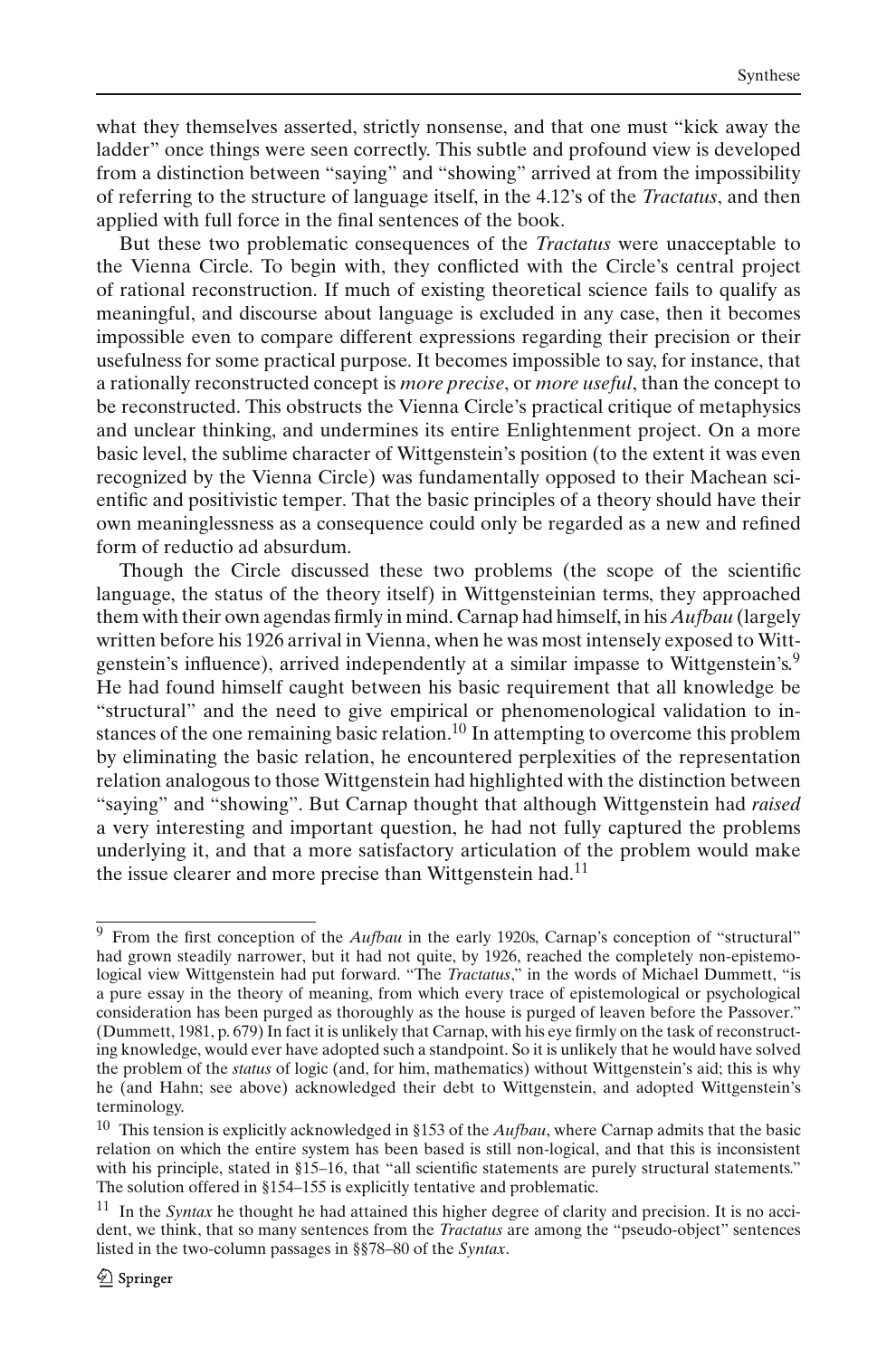The further question how the actual "picturing" relation between facts and sentences is to enter into the constitution of knowledge was one that, as far as Carnap was concerned, Wittgenstein had not even addressed; the *Tractatus*is extremely vague on the precise nature of its "atomic sentences". Carnap thought he had made some progress here by proposing a definite form, though he was open to the idea that the atomic sentences could take forms other than those proposed in the *Aufbau*. [12](#page-6-0) He was aware, though, that the system of the *Aufbau* had left significant gaps and needed further work, especially in the "constitution of the non-given"[.13](#page-6-1) Hans Reichenbach and Eino Kail $a^{14}$  $a^{14}$  $a^{14}$  had taken exception, for instance, to the apparent exclusion from the constitution system of certain modes of inference required in actual science, such as empirical induction, probability, and statistical inference.

An even more fundamental problem for the entire logicist procedure by which Carnap had constructed the *Aufbau* was raised by axiomatic systems. The explicit definitions in which he had (nominally, at least) attempted to construct the whole of knowledge could not accommodate the "implicit definitions" of concepts in axiomatic systems that Schlick had described in his *Allgemeine Erkenntnislehre*, and Einstein in his lecture *Geometry and Experience*. This problem Carnap had addressed in a large-scale project to reconcile axiomatic definitions with logicism, and transform implicit into explicit definitions. The result was a large, unfinished manuscript entitled *Investigations in General Axiomatics*. The central theorem of the first part of this manuscript proves that an axiom system is categorical if and only if it is complete [*Entscheidungsdefinit*]. Thus in particular, arithmetic is complete, as the Peano axioms are categorical.<sup>[15](#page-6-3)</sup>

One important feature of the system described in the *Axiomatics* was that axiomatic systems are not purely syntactic, but are given a fixed range of interpretions within a basic system, a *Grunddisziplin*, as Carnap called it, of arithmetic and set theory. This made it possible to regard axiomatic systems as having content, as long as it could be shown that the sentences of the *Grunddisziplin* itself had definite meanings. So not only is every sentence in the language of arithmetic decidable under this view, but it has a definite meaning as well, since it is interpreted in the *Grunddisziplin*.

Within his *Axiomatics* manuscript, though, there is no attempt to explain how the *Grunddisziplin* acquires its fixed interpretation. This task Carnap attempted in a loose sketch he wrote down in Davos in April 1929, when he was attending the "Europäische Hochschultage" where Heidegger and Cassirer debated the legacy of Kant (Friedman, 2000). The sketch was headed, ambitiously, "New Foundation for Logic"

<span id="page-6-0"></span><sup>12</sup> In his review of Kaila's critique of the *Aufbau* (Kaila 1930; see note 14 below) Carnap says that "today we do not yet know what form and content the atomic sentences will [ultimately] have", and he allows that the form given in the *Aufbau* may have to be changed (Carnap, 1931, p. 77).

<span id="page-6-1"></span><sup>&</sup>lt;sup>13</sup> This included, for Carnap, not only the constitution of the specific modes of inference mentioned in the following sentence above, but also of the constitution of the framework of constitution itself; see the discussion below on the "New Foundation of Logic".

<span id="page-6-2"></span><sup>&</sup>lt;sup>14</sup> Kaila's critique (1930) was the first book-length assessment of the Vienna Circle; it focussed its criticisms almost exclusively on Carnap's *Aufbau*. It frequently invokes Reichenbach (1929), which argues (pp. 26ff.) in favor of realism and against positivism, though not explicitly against Carnap.

<span id="page-6-3"></span><sup>&</sup>lt;sup>15</sup> This project is discussed in Awodey and Carus (2001), which also gives a more detailed account of the importance of the *Gabelbarkeitssatz* for Carnap's *Aufbau* project as well as the Vienna Circle's entire philosophy of logic and mathematics. Carnap's proof of the *Gabelbarkeitssatz* is actually correct, in his own terms, despite appearances. It does not, however, actually capture what he intended, as discussed in detail in the above paper, and as Carnap himself realized in 1930, even before Gödel's incompleteness results later that year.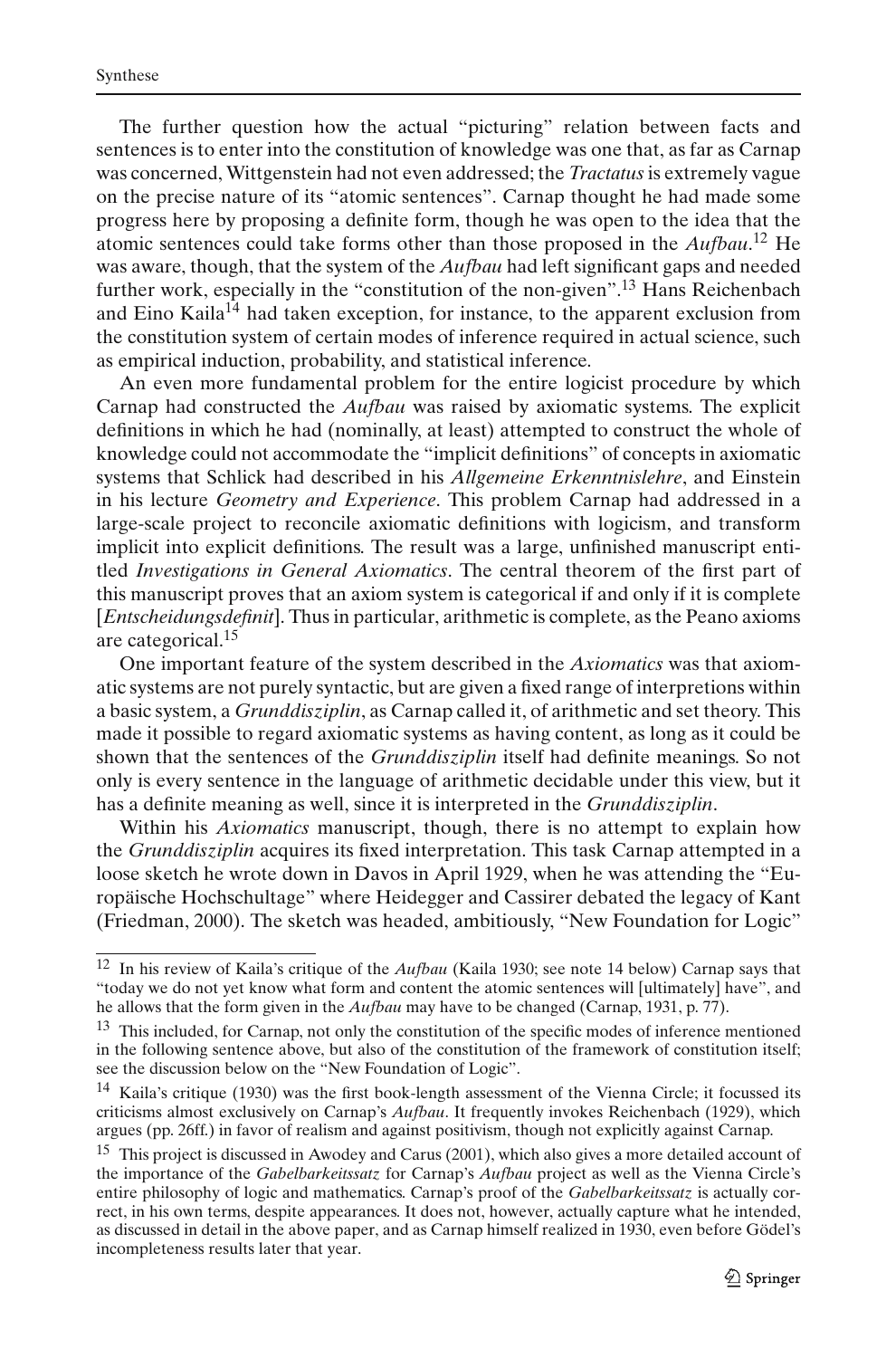[*Neue Grundlegung der Logik*].[16](#page-7-0) Its main idea is to erect a Hilbertian axiomatic superstructure on a Wittgensteinian basis. The atomic sentences are pictures of elementary facts, as in the *Tractatus*. But other signs, not given a definite meaning in advance, may also be added and treated just like atomic sentences, as may "inference rules" governing the transformation of given sentence forms into other sentence forms. All sentences containing the meaningless signs still have a definite meaning, Carnap argues, as they confine the total space of possibilities to certain rows of the truth-table of a complete truth-functional state-description of the world (of the kind envisaged by Wittgenstein). The only requirement of a "logic" so constructed evidently intended as a preliminary sketch for building a *Grunddisziplin*[17](#page-7-1)—is that it not allow inference to any atomic sentence that is not already among the premisses. Axiom systems may then be framed within such a "logic", and all theorems resulting from them can likewise be assigned a definite meaning because they constrain the truth-table of the complete state-description of the world.[18](#page-7-2) This is the case even if they contain signs for infinite sets. These, Carnap says, are licensed within his system, though not purely "formalistically" as in Hilbert; they have a definite meaning, even if not a complete one:

If now, to introduce the infinite, one "adjoins ideal propositions" (Hilbert), i.e. writes down formulas that have no contentful [*inhaltliche*] meaning, but permit us to derive the mathematics of the infinite, then we have once again been able to determine the meaning of the signs introduced as meaningless, by investigating for which logical constants the formulas would become tautologies. (ULCA/RC1029/Box 4/CM13, item 2, p. 62)

Unlike Hilbert, Carnap does not regard axiomatic systems as strings of purely formal, uninterpreted signs. Despite this, he calls his idea "radical formalism" because it allows not only logical inferences, but any sort of scientific inference—including, relevantly, inductive inference in empirical science, or statistical inference—to be employed as part of a "system of logic" in this way. All these inferences are now at the same level. In a talk at Reichenbach's seminar in late 1929, Carnap said that all such inferences could be assimilated to truth-functional inference like that described by Wittgenstein. We can regard any mode of inference, whether in mathematics or in empirical science, he said, formalistically—as a rule for transforming sentences of a certain specified form into sentences of a different form. We can even take axiomatic systems of infinitary mathematics and theoretical physics in this way.<sup>[19](#page-7-3)</sup> In a lecture in Warsaw of December 1930, he said, along these same lines, that there is only one rule of inference in science: We can transform a sentence however we like, but the

<span id="page-7-0"></span><sup>16</sup> This document is in Carnap's papers at the Archive of Scientific Philosophy, Hillman Library, University of Pittsburgh (henceforth abbreviated ASP/RC), catalogue mark 089-64-01.

<span id="page-7-1"></span><sup>&</sup>lt;sup>17</sup> Though there is no explicit provision for the quantifiers, Carnap may have intended to develop them axiomatically, as Hilbert and Ackermann (1928, pp. 22–23 and 53–54) had for both the propositional and the predicate calculus. The terminology of the "New Foundation" coincides with Hilbert and Ackermann, where the quantifiers are introduced by "formal axioms", which are distinguished from the "inhaltliche" (material, contentful) rules of inference—the terms also used by Carnap.

<span id="page-7-2"></span><sup>18</sup> This idea, too, seems to have been suggested by the *Tractatus*, which says "The truth or falsehood of every single sentence changes something in the general construction of the world. And the range [*Spielraum*] that is left its construction by the totality of atomic sentences is precisely that which the most general sentences delimit." (5.5262)

<span id="page-7-3"></span><sup>19</sup> Carnap's shorthand notes for this talk are preserved in UCLA/RC1029/Box 4/folder CM13, item 3.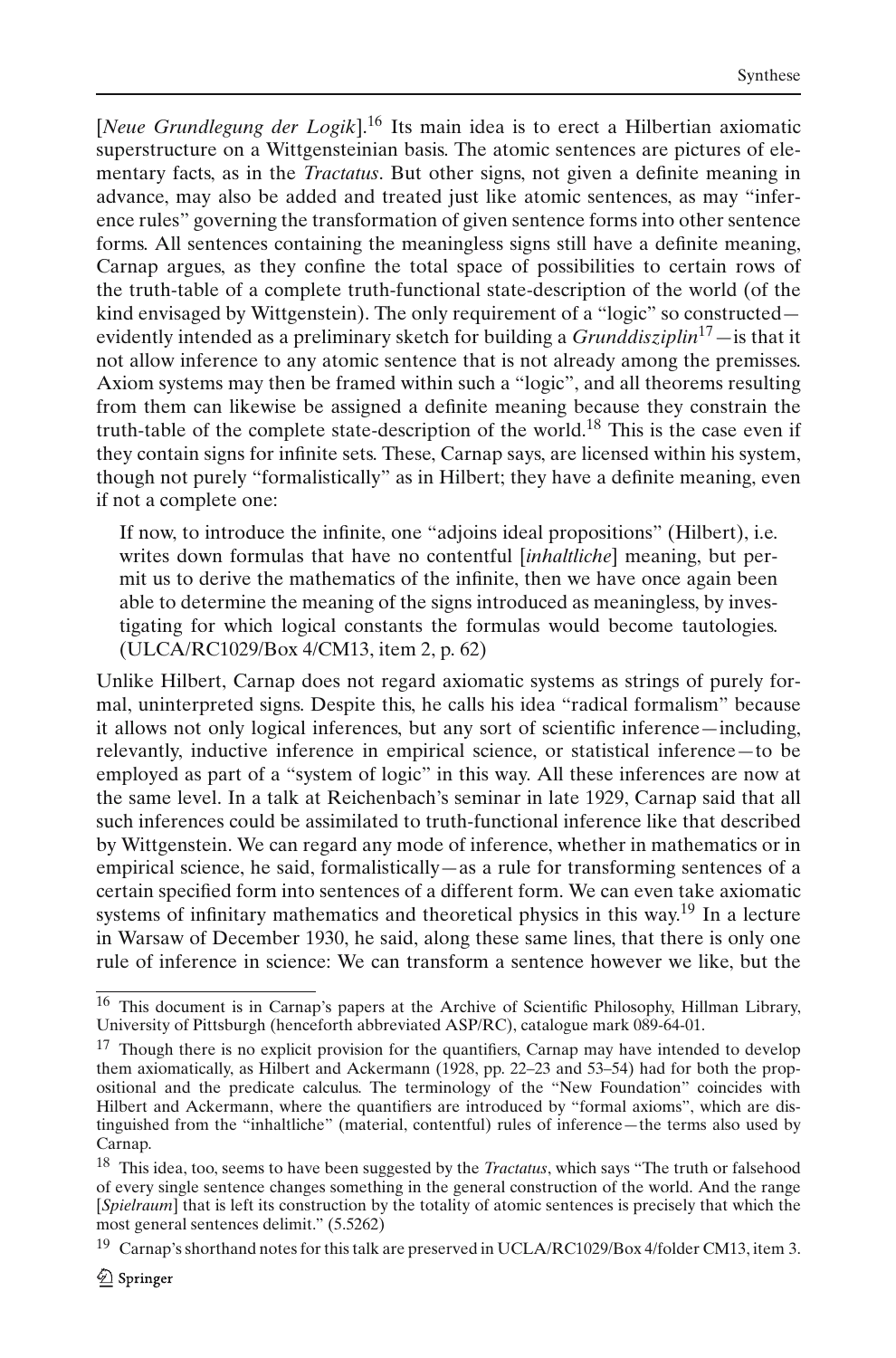conclusion is to have no more content than the premisses; it is to constrain the range of possibly true atomic sentences no less than the premisses; i.e. no new atomic sentences are recognized as true. All laws of logic, as well as all rules of inference in science, he maintains, follow from this principle (ASP/RC 110-07-35, p. 2).

Though this idea is not thought through, and is in many ways incomplete, it indicates how Carnap was attempting to extend a truth-functional Wittgensteinian language to one usable for mathematics and science, though the kind of solution Carnap was considering saw for mathematics very much the role that Wittgenstein had envisaged for it in the *Tractatus*:

The sentence of mathematics expresses no thought. In life it is never the mathematical sentence we need. We use the mathematical sentence *only* to derive sentences that do not belong to mathematics from other sentences that also do not belong to mathematics. (Wittgenstein, 1922, 6.21–6.211)

In the course of 1930, however, this somewhat shaky "New Foundation for Logic" collapsed. Three developments contributed to undermine it. First, the *Gabelbarkeitssatz* fell victim to Gödel's first incompleteness theorem. As Gödel indicated in the discussion following the famous symposium on the philosophy of mathematics in Königsberg in September 1930 (at which Carnap had been the spokesperson for logicism, Heyting for intuitionism, and von Neumann for formalism), there could be true arithmetic sentences that were not provable:

One can even (given the consistency of classical mathematics) give examples of sentences (of the kind stated by *Goldbach* or *Fermat*) that are correct in their content, but not provable in the formal system of classical mathematics. By adding the negation of such a sentence to the axioms of classical mathematics, one obtains a consistent system in which a sentence whose content is false is provable. (Gödel, 1931b, p. 202)

Second, the incompleness result had an even more fundamentally devastating effect on logicism itself, which the Vienna Circle had relied on to guarantee the tautological (and thus empty) character of mathematics. The Circle had needed all reasoning, mathematical or not, to have this character so as to undermine the metaphysical idea that conclusions about the real world could be reached by reasoning alone, without factual knowledge (Carnap, 1930, p. 25). But now it turned out that there could be sentences of arithmetic that were not decidable after all. The logicist explicit definition of the numbers had failed to guarantee the tautological character of arithmetic reasoning.

Third and finally, we return to Gödel's question. The apparent incompatibility of meta-linguistic discourse with Wittgenstein's framework was, as we saw, a fundamental barrier to the Vienna Circle's larger goals, and they sought to overcome it. The new work in mathematical logic, especially by Hilbert, Gödel, and Tarski, made essential use of the distinction between a language and its meta-language. This work appeared to be rigorous, indeed more rigorous than older logical work like Russell's. It thus seemed to represent a clear counterexample to what the Vienna Circle read into Wittgenstein's final sentences. Still, there was the difficulty that "elucidations", meta-linguistic sentences of the kind Wittgenstein and the Vienna Circle themselves had used in their writings, seemed impossible to put in the kind of mathematical form that Gödel and Tarski were using.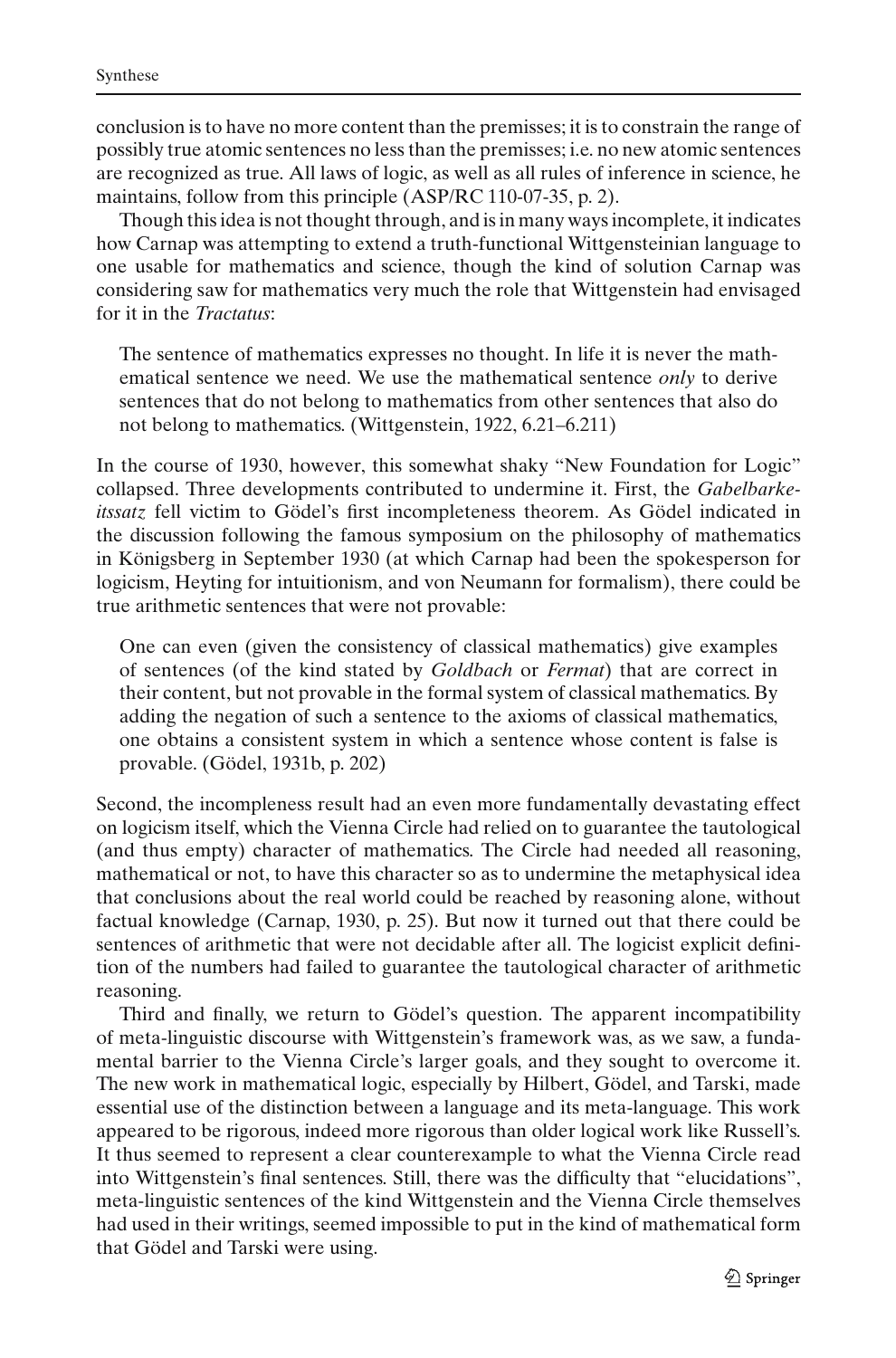## **2 The sleepless night and the original syntax idea**

This threefold crisis brings us to Carnap's sleepless night. We are now in a position to understand the significance of the *Versuch einer Metalogik* he wrote the following day. What we find is a perspective that is radically different from the Wittgensteinian one of the "New Foundation". Carnap has here adopted the fully formal, "metalogical" point of view of Gödel and Tarski, according to which the logical language is a system of uninterpreted marks rather than meaningful signs. In the perspective of the "New Foundation", the atomic sentences were pictures of atomic facts, which gave them their meaning. In the *Versuch*, an atomic sentence is a finite sequence of superscript dots, followed by the letter "f" with a finite sequence of subscript dots, followed by a left parenthesis, followed by the letter "a" with a finite sequence of subscript dots, followed by a right parenthesis, e.g.:

......f....*(*a...*)*

An atomic sentence was thus a certain finite string consisting of instances of finitely many basic marks [*Zeichen*]—the instances themselves being *physical* marks, having a particular location on the blackboard or on a page. These physical marks represent the *Zeichen* of the calculus just as a geometrical diagram represents relations in pure, uninterpreted mathematical geometry.

In the "New Foundation", a sentence is a tautology because of what it says, or not, about the world. In the *Versuch*, being a tautology is a property of a string of marks that is defined entirely in terms of its outer form—the type and order of the marks occuring in it. No use is made of the "meaning", "designation", etc. of the marks [*Zeichen*] in defining the central notions of truth-value assignment, consequence, tautology, and the like. Carnap even mentions that the undefined notion "true" might be better to avoid entirely.<sup>[20](#page-9-0)</sup>

From the viewpoint of modern logic, this idea may not seem particularly momentous. Even at the time, it represented no technical innovation; Hilbert and others had been treating axiomatic systems formally for decades, and the methods of Gödel and Tarski did essentially that. But though Carnap's first attempt to formulate his "metalogic" was in terms of a particular formal system, his aim was not merely the mathematical study of a given formal logical system. His new idea was precisely to *apply* the insights of Hilbert, Gödel, and Tarski to the entirety of knowledge. As we saw above, he had previously accepted Wittgenstein's basic account of the logical language framework in which all science was to be expressed, as the basis for the project of rational reconstruction. In that context the "metalogical" perspective of regarding language purely as a system of rules, without reference to anything outside itself, was indeed a revolutionary idea.

Before Wittgenstein, language had been regarded as an essentially transparent medium for the expression of thought. The laws of logic were considered by Frege and Russell to be laws of thought, judgement, or perhaps nature—but certainly not of language. Wittgenstein had recognized that they were laws of language. But he had arrived at this idea via a theory of representation that forced language to conform always and everywhere to a particular system of rules, arising necessarily from the

<span id="page-9-0"></span><sup>20</sup> In the margin of p. 3 of the manuscript, Carnap has scrawled, "Regarding the undefined concept *'true*'. It is completely different from the other concepts of metalogic. Perhaps avoidable? [Perhaps] just define which atomic sentences are the "basis" of a sentence, and how.  $(?)$ "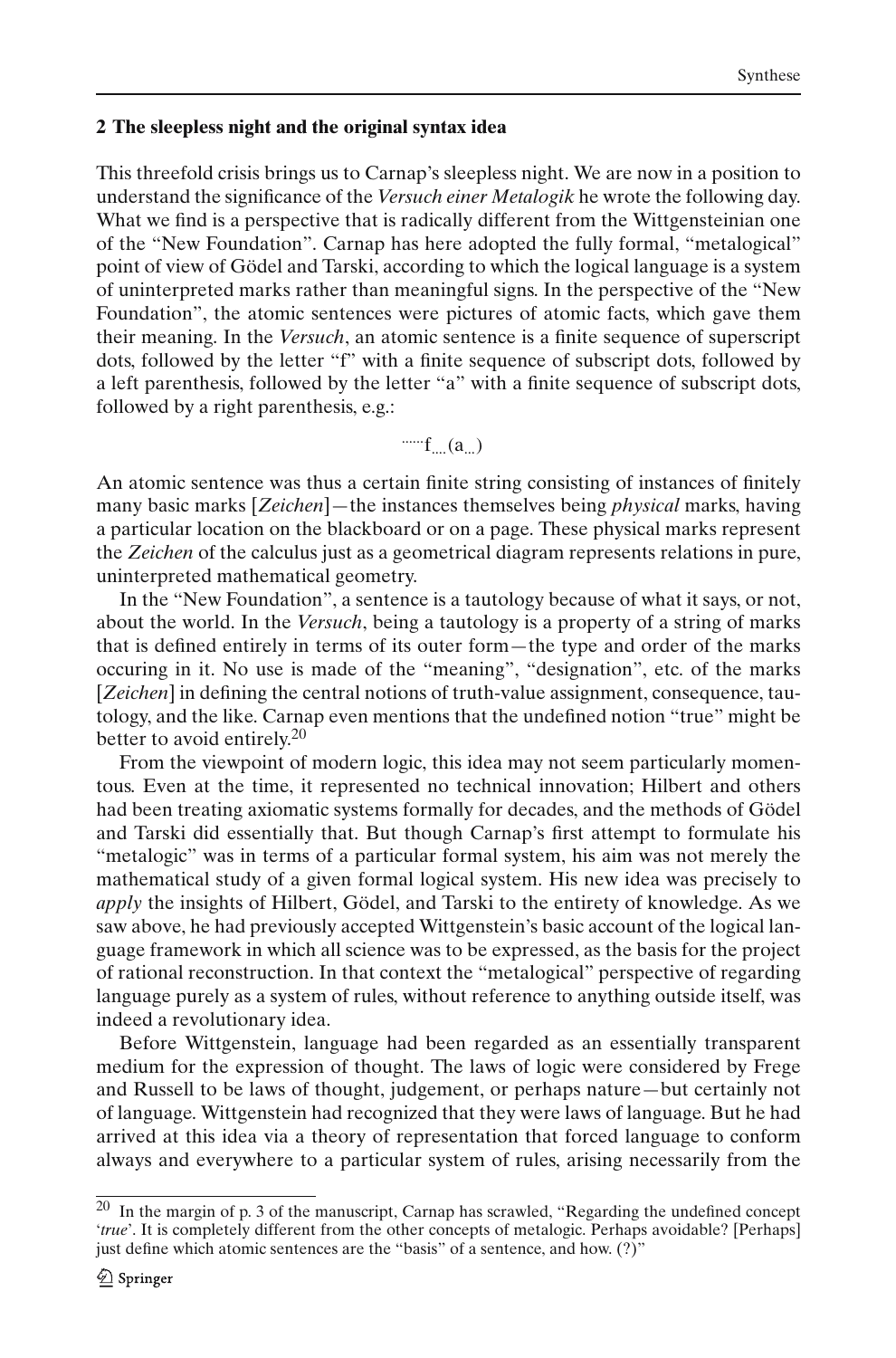representational function of language—the picture theory. The possibility of representation determined a particular form of linguistic intuition, so to speak. This elementary logic built into our form of representation was, like a Kantian form of intuition, an inescapable straight-jacket. The very nature of language, in Wittgenstein's view (at least as seen by the Vienna Circle), prevented us from stepping outside it. One could call this quasi-Kantian view "Wittgenstein's prison".

Under the suggestive influence of Hilbert's formal approach to axiomatic systems and its use by Gödel and Tarski, Carnap was able to escape from Wittgenstein's prison by taking Wittgenstein's own idea of language as a system of rules one step further. Carnap distinguished the representational or meaning function of language from its purely combinatorial one, and now took the *latter*, rather than the former, as his starting point. The metalogical methods developed in pursuit of the very mathematical results (such as the incompleteness theorem) that had led to the disintegration of his Wittgenstein-based position in the "New Foundation", it turned out, also showed a way of breaking out of Wittgenstein's prison, and making the structure of language itself the object of logical study. As opposed to the confinement of all possible knowledge within the absolute constraints imposed by a (naturally or metaphysically) fixed structure of our means of expression, this new recognition that linguistic structure could itself be investigated opened up a whole new method for the unification and clarification of knowledge. Thus Carnap retained Wittgenstein's language-dependence of knowledge, but threw off the shackles of Wittgenstein's prison in favor of the logicians' metalogical perspective.

Armed with this new insight then, and in the rush of enthusiasm that accompanied it, Carnap apparently hoped to be able to solve the other problems that had undermined the "New Foundation", particularly those afflicting logicism. Arithmetic, it was envisaged in the *Versuch*, could evidently somehow be read off from the syntax of the logical object language—as opposed to being expressed in that language.[21](#page-10-0) Thus the numbers are not defined as higher-order concepts in the Frege-Russell logicist style, but "purely as figures" [*rein figurell*], on the basis of the dot sequences attached to the symbols. Arithmetical properties and statements then belong to the meta-language. Thus e.g. the commutativity of addition  $n + m = m + n$  was supposed to follow from the fact that *n*-many dots written to the left of *m*-many dots gives the same series of dots as writing them to the right of *m*-many dots. The question of the need for mathematical induction *in the meta-language* is considered, but dismissed with some optimism.

If arithmetic was to be formulated in the meta-language of logic, then analysis was to be formulated in its meta-meta-language. For real numbers are properties or series of natural numbers, and properties of them and statements about them properly belong one level up. Carnap may have been guided, in this idea, by Russell's suggestion, in his introduction to the *Tractatus*, that one could perhaps break out of Wittgenstein's prison by using a scheme involving a hierarchy of languages:

These difficulties suggest to my mind some such possibility as this: that every language has, as Mr. Wittgenstein says, a structure concerning which, *in the language*, nothing can be said, but that there may be another language dealing with the structure of the first language, and having itself a new structure,

<span id="page-10-0"></span><sup>&</sup>lt;sup>21</sup> An addition of 7 February 1931 to the manuscript says, "the syntax of the rows of dots is arithmetic" (p. 1).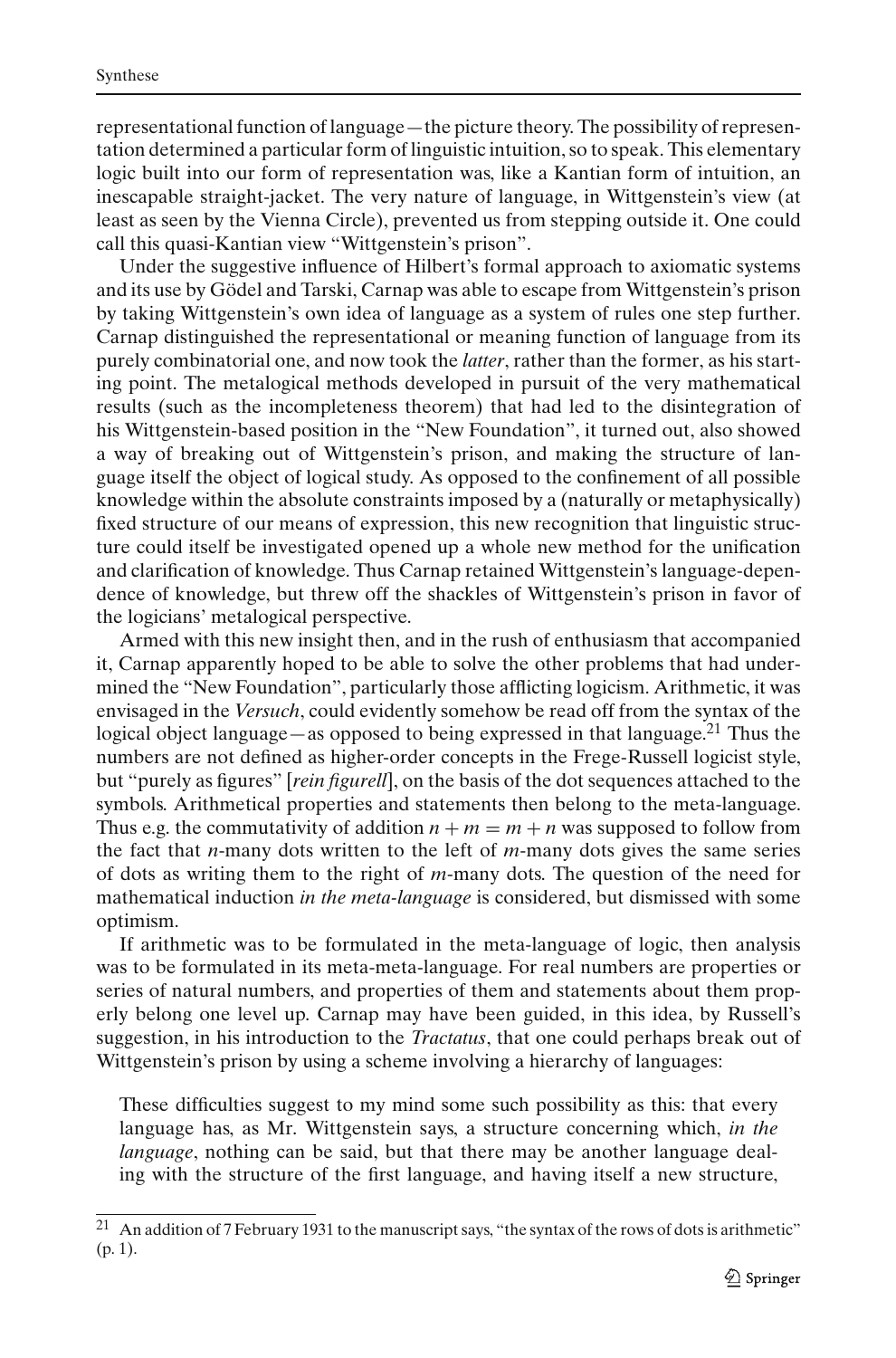and that to this hierarchy of languages there may be no limit. (Russell, 1922, p. 286)

Having now found the mechanism for such a scheme in the form of "metalogic", applying it to achieve a hierarchy consisting of language, meta-language, meta-metalanguage, and so on<sup>22</sup> must have indeed seemed rather compelling, at first sight.

Carnap says in his autobiographical account that not only "the whole theory of language structure" came to him like a vision, but also "its possible applications in philosophy".[23](#page-11-1) These were spelled out later that year in the paper "Die physikalische Sprache als Universalsprache der Wissenschaft", which was later published in English, with a new preface, as the pamphlet *Unity of Science*. This paper is mainly known for its advocacy of physicalism, and is thus taken to represent a watershed in Carnap's epistemological views from the phenomenalism of the *Aufbau* to a Neurathinspired physicalism. This epistemological aspect is certainly present in the paper, and reflected in its title. But the new syntactical doctrine is equally in evidence and, indeed, motivates the paper's physicalistic conclusions. After three pages of introductory discussion about the idea that all objects and facts are of a single kind, we are told that these expressions are a concession to the customary "material" [*inhaltliche*] way of speaking. The "correct" way, Carnap says, speaks of words rather than "objects" and sentences rather than "facts", for a philosophical investigation is an analysis of *language*. In a footnote he indicates that a comprehensive, strictly formal theory of language forms, which he calls "metalogic", will soon be forthcoming, and will justify the "thesis of metalogic" here invoked, that "meaningful" [*sinnvolle*] philosophical sentences are the metalogical ones, i.e. those that speak *only* of the form of language (Carnap, 1932a, p. 435).

This represents a radically different basis for the critique of metaphysics from the one Carnap had previously adopted fromWittgenstein, whereby meaningful sentences were those that derived their meaning from atomic sentences by truth-functional combinations. Atomic sentences, as pictures of atomic facts, no longer play any role in distinguishing meaningful from meaningless sentences. The new metalogical or syntactic viewpoint is significant, as Eino Kaila agreed after discussion with Carnap a few months later, because of its "elimination of verification by comparison with facts [*Ausschaltung der Verifikation durch Vergleich mit Sachverhalten*]" (ASP/RC [diary entry of 26 June 1931]). As Carnap explained in "Die physikalische Sprache," not only criterial definitions but also ostensive definitions can be regarded as intra-linguistic.<sup>[24](#page-11-2)</sup>

<span id="page-11-0"></span><sup>22</sup> The *Versuch* ends with a summary in four points: "(1) The particular *natural numbers* occur as signs of *the language itself*. (2) The so-called "*properties of natural numbers*" are not proper properties, but syntactic (Wittgenstein: internal) ones, so are to be expressed in the *metalanguage*. (3) A particular*real number* is a property or sequence of natural numbers, so is also to be expressed in the *metalanguage*. (4) The *properties of real numbers* are not real properties, but syntactic properties (with respect to the syntax of the metalanguage), and thus *to be expressed in the meta-metalanguage*." (p. 44)

<span id="page-11-1"></span><sup>&</sup>lt;sup>23</sup> In the Vienna Circle, he says, "the philosophical problems in which we were interested ended up with problems of the logical analysis of language," and since "in our view the issue in philosophical problems concerned the language, not the world", the Circle thought that "these problems should be formulated not in the object language but in the metalanguage." It was therefore "the *chief motivation* for my development of the syntactical method," (our emphasis) to develop a "suitable metalanguage" that would"essentially contribute toward greater clarity in the formulation of philosophical problems and greater fruitfulness in their discussions." (Carnap, 1963, p. 55)

<span id="page-11-2"></span><sup>&</sup>lt;sup>24</sup> "Elephant", for instance, criterially defined as an animal with certain characteristics, might be ostensively defined as "an animal of the kind present at a certain space-time location" (Carnap, 1932a, p. 435–436).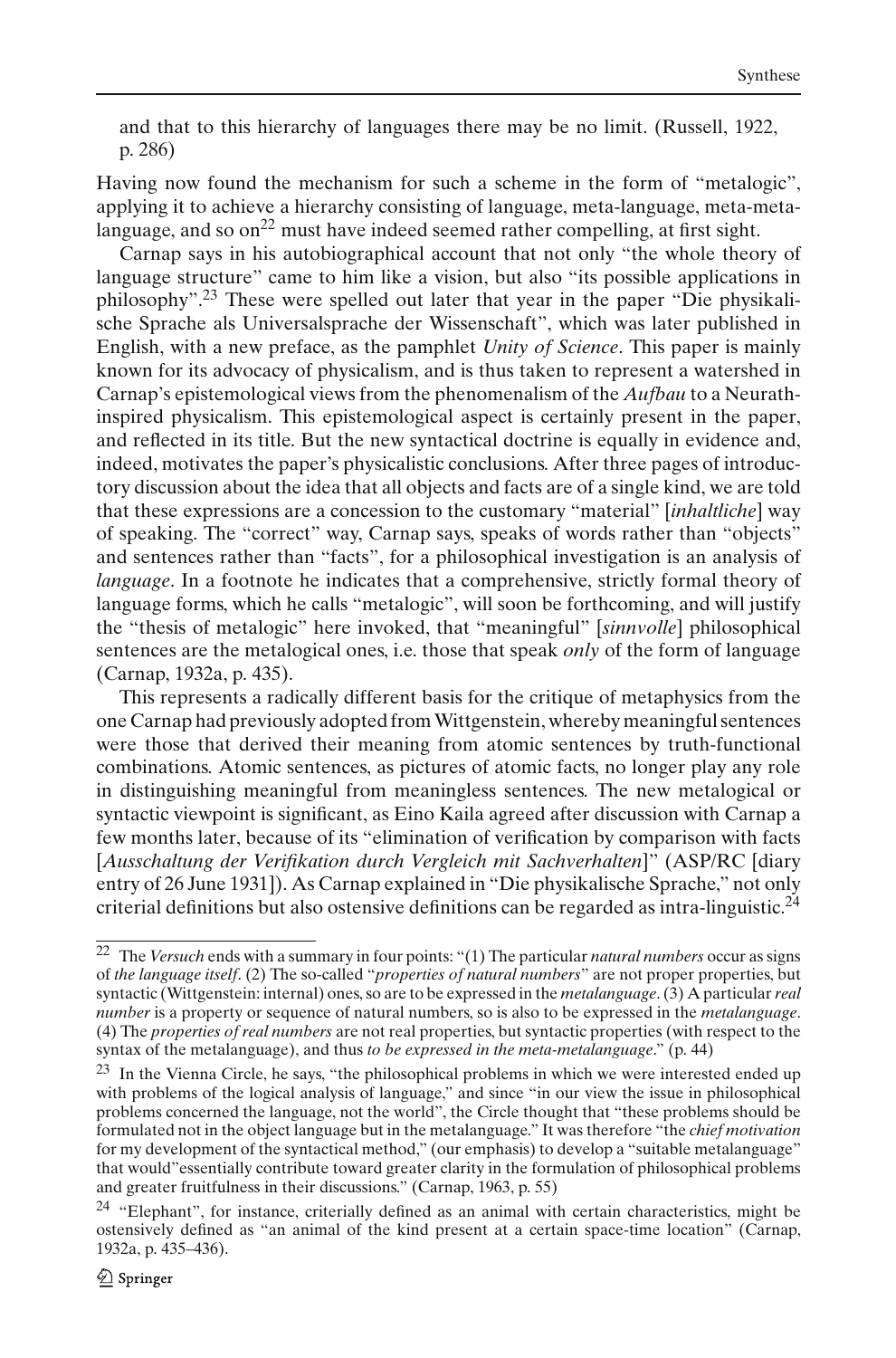So Carnap had comprehensively and definitively turned his back on the picture theory of the *Tractatus*—and thus also on its foundationalism. Meaning was no longer built up from some basic (naturally occurring or metaphysically unavoidable) components. Wittgenstein's idea of language as exhaustively characterizable by rules was taken a step further. The rules were no longer to be *found*, they were no longer objectively determinate and discoverable artifacts of the nature of representation, as Wittgenstein had appeared to suggest. Instead, they were a matter of human decision, conventions by which we set up the language of science. The upshot of Carnap's dream, then, was a liberation from the manacles of a fixed structure imposed on the human mind by natural or metaphysical factors beyond human control. January 1931 was the turning point in Carnap's career where the voluntarism to which he had already tended previously (Jeffrey, 1994) could finally find its proper scope and expression. With respect to Wittgenstein's prison, this was literally an overnight transformation from slave to master. But for Carnap, the logical and philosophical aspects were closely entwined, and obstacles remained to be overcome on the logical front.

## **3** *Metalogik* **: the first draft of** *Logical Syntax*

The view that the terms "analytic" and "contradictory" are purely formal and that analytic sentences are empty of content was stated by Weyl*...* Later, Wittgenstein made the same view the basis of his whole philosophy. "It is the characteristic mark of logical sentences that one can perceive from the symbol alone that they are true; and this fact contains in itself the whole philosophy of logic."*...* "And so also it is one of the most important facts that the truth or falshood of non-logical sentences can *not* be recognized from the sentences alone." This statement, which gives expression to Wittgenstein's absolutist conception of language and leaves out the conventional factor in the construction of a language, misses the mark. (Carnap, 1934, p. 139)

In rejecting Wittgenstein's absolutism in favor of the logicians' conception of metalogic, the problem of elucidations was solved, but the excited solution to the problems of logicism suggested by the new metalogical standpoint turned out not to work. The rather odd idea that arithmetic could be read off from the meta-language of logic in a sense turned out to be *too* correct, in that some essential meta-logical concepts (notably *provablity*) required for their formulation a combinatorial theory that was every bit as complicated as arithmetic itself. Thus in the late spring of 1931, Carnap decided to move to a conventional axiomatic arithmetic in the *object* language, so that the axiomatized arithmetic could then be used to express the metalanguage, using Gödel's method of arithmetization (ibid., §19). This move had the further advantage of collapsing the entire hierarchy of languages and meta-languages into itself, at least in principle, by iterating Gödel's method of arithmetizing the metalanguage in the object language. Thus it appeared (for a time at least) that one could now get by with only a single language after all.<sup>[25](#page-12-0)</sup>

<span id="page-12-0"></span> $25$  The first systematic exposition of the new view was in a series of three lectures to the Vienna Circle in June and July of 1931. These fell into the period during which Rose Rand was taking minutes of the Circle meetings, so they are recorded, somewhat elliptically, in ASP/RC 081-07-17, 18, and 19 (with further discussion of these lectures in 081-07-20), and published in Stadler (1997, pp. 314–334).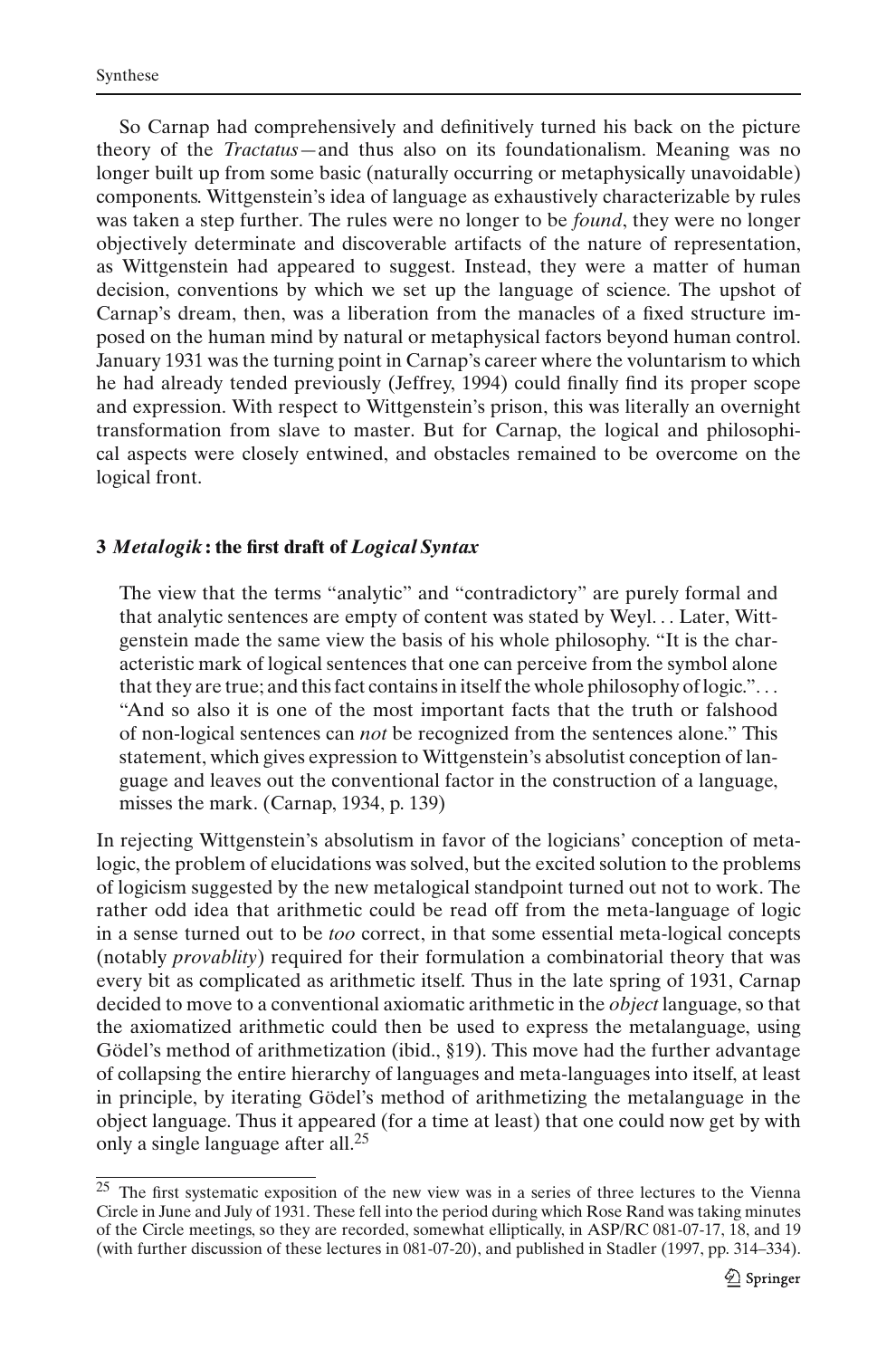However well this seemed to work, there was a price to be paid for it. For the very thing that had made the "metalogical" solution possible—i.e. the precise definablity of the central metalogical notions and their expressibility in the object language—was also responsible for the essential incompleteness of the logical treatment of mathematics. The identification of the logical with the formal seemed to restrict its scope to only what can be expressed with very limited means. If, however, there were no intrinsic constraints on the sorts of formal properties of formulas that could be considered, then perhaps there could be a formal criterion for mathematical truth *different* from mere provability. Since Gödel had shown that provability was insufficient—there were "true" arithmetical statements not derivable from the axioms—the identification of such a criterion was essential. Carnap seems to have developed such a criterion sometime in the latter part of 1931, in the form of the notion of *analyticity*. This was to be a stronger sort of logical truth than provability in a formal system, but was still to be determined strictly in terms of the formal character of the symbols.

Analyticity was apparently to take the place of provability as the generalized notion of tautology or logical truth. To understand how this was intended, consider the analogy of a chess game. Think of the starting position of the pieces as the axioms, the permitted moves as the rules of inference, and a sequence of moves ending in checkmate as a proof of a theorem. But now observe that there are configurations of pieces on the board that constitute checkmate, but cannot be reached from the starting position by any sequence of permitted rules.<sup>26</sup> Such a configuration represents an analytic sentence that has no proof. In this way, the definition of analytic sentence can be phrased entirely formally, in accordance with all the same rules of inference, and yet still be wider than provability. Thus the absolute, Wittgensteinian conception of tautology could be saved, and indeed finally extended beyond propositional logic in accordance with the Vienna Circle's original ambitions.

Such a notion of analyticity was apparently defined in the first draft of the *Logical Syntax*, entitled *Metalogik*, of which nothing has been preserved (as far as we have been able to determine) but its table of contents. This lists the notion *analytic* alongside *synthetic* and *contradictory* under the heading "IV.B. Theory of content of formulas" (corresponding roughly to IV.B(a) of *Logical Syntax*, which—in the English translation—gives the general definition of "analytic"). This is followed in section IV.C by a discussion of soundness, consistency, and completeness, including sections on the "antinomies" and "the incompleteness of all formal systems" which appear to correspond closely to IV.B(c) of the (English) *Logical Syntax*, where the Gödel incompleteness of arithmetic is discussed.

Footnote 25 continued

Carnap appears, from evidence in the file containing the *Versuch*, to have changed the system to an arithmetized one on 17 June, the day before the second lecture. He spells out the difference this makes to the scope of the system at the conclusion of the second lecture as follows: "The difference between arithmetic metalogic and the metalogic portrayed previously is this: arithmetic metalogic treats not the empirically available, but all possible configurations. Our previous metalogic is the descriptive theory of certain given configurations, it is the geography of language forms, while the arithmetized metalogic is the geometry of language forms." (Stadler, 1997, p. 325) Also noteworthy in these talks is the fact that they contain no definition of analyticity, and that they take the view that only a single language is required (something like the later Language I). In answer to the question "So are we to draw the inference that there is only a *single* language?", Carnap replies "Well, there are sentences of very different form …, but all of them, even the metalogical ones, are in a *single* language." (ibid., p. 329).

<span id="page-13-0"></span><sup>26</sup> For instance: all the black pawns in their starting positions and the row behind them empty except for black king in one corner, white rook in the other.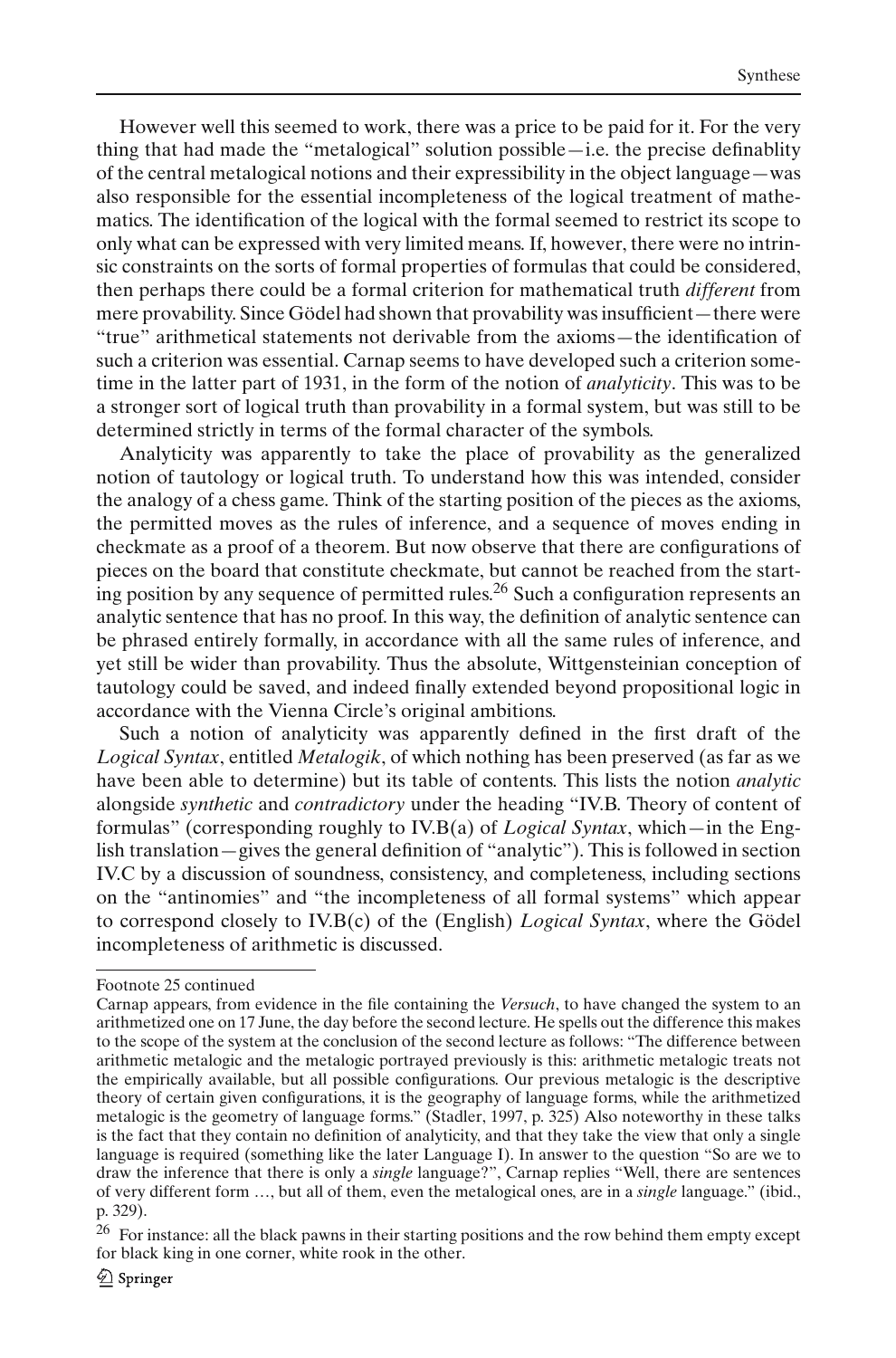We don't know exactly how analyticity was originally defined, but from the evidence available it is clear that the definition was defective. As we shall explain presently in more detail, Gödel objected to its application to the "extended model language".<sup>[27](#page-14-0)</sup> And furthermore, he points out, it will be *impossible* to give a correct definition of it in *any* meta-language that can be faithfully represented in the object language, e.g. by arithmetization. This fact has since become known as Tarski's theorem on the indefinability of truth. Thus it turns out that Carnap's single language approach will not work after all.

Gödel's objection to Carnap's original definition of analyticity is explained in a letter dated 11 September 1932 (Gödel, 2003, pp. 346–348). Carnap had apparently tried to define the notion "analytic sentence" inductively, using what we would now call a substitutional treatment of quantification. Thus e.g. given an arithmetical sentence of the form  $(\forall x) f(x)$ , with quantification over the numerical variable *x* and  $f(x)$ a formula with at most *x* free, one could reasonably define:

 $(\forall x) f(x)$  is analytic  $\Leftrightarrow_{df} f(a)$  is analytic for all numerical constants *a* 

In his definition, Carnap had apparently tried to use the same strategy for higher-order quantifiers, for example over all properties or sets, as in  $(\forall X)f(X)$ . Thus e.g. for  $f(X)$ of the simple form *X(*0*)* one would have:

 $(∀X)X(0)$ is analytic  $⇔_{df} A(0)$ is analytic for all predicate constants *A*(*x*)

But here there is no restriction on what predicate constants (i.e. "open sentences")  $A(x)$  are to be substituted for *X* in testing for analyticity, so among the substitution instances is e.g. the predicate  $(\forall X)X(x)$  itself. Thus the definition is circular, and so it does not succeed in specifying the desired notion. The problem here is in the so-called impredicativity of the higher-order quantifier. One could restrict the substitutions to predicates of lower "order", in a suitably defined sense, and this would result in a workable scheme, but it would only provide a definition for a system like ramified type theory, which is inadequate for classical mathematics.

In his letter, Gödel suggests instead using a notion of "all sets and relations whatever" [*alle Mengen und Relationen überhaupt*] in place of "all predicates". An interesting footnote indicates that this need not be interpreted as Platonism, as he only suggests formulating the definition of "analytic" in a particular metalanguage, in which the concepts of "set" and "relation" are already given. He goes on to say that he intends to use this idea to give a truth definition in Part II of his paper (presumably the missing sequel to Gödel, 1931a). And, moreover, that he believes it can not be done otherwise, and that the higher functional calculus can*not* be treated "semantically" (i.e. according to Carnap's strictly formal conception of metalogic).

In his first reply, a desperate Carnap attempts to reconstruct Gödel's proposal—the difficulty lies in the idea of "all values" for a predicate of the object language *L*. How

<span id="page-14-0"></span><sup>27</sup> From the table of contents (ASP/RC 110-04-07) it seems clear that a single language (corresponding to the later language I) was developed as the "model language" [*Modellsprache*]. (In "Die physikalische Sprache", it had been called the "system language" [*Systemsprache*].) Just as in the June 1931 lectures to the Vienna Circle (see above, footnote 17) held just before Carnap embarked on composing the first draft, it seems that the "model language" was regarded as the "proper language" [*eigentliche Sprache*], while the full resources of classical mathematics could be developed by using the "model language" as a meta-language for axiomatic formal systems, Hilbert-style; the model language together with these axiomatic extensions was then called the "extended model language".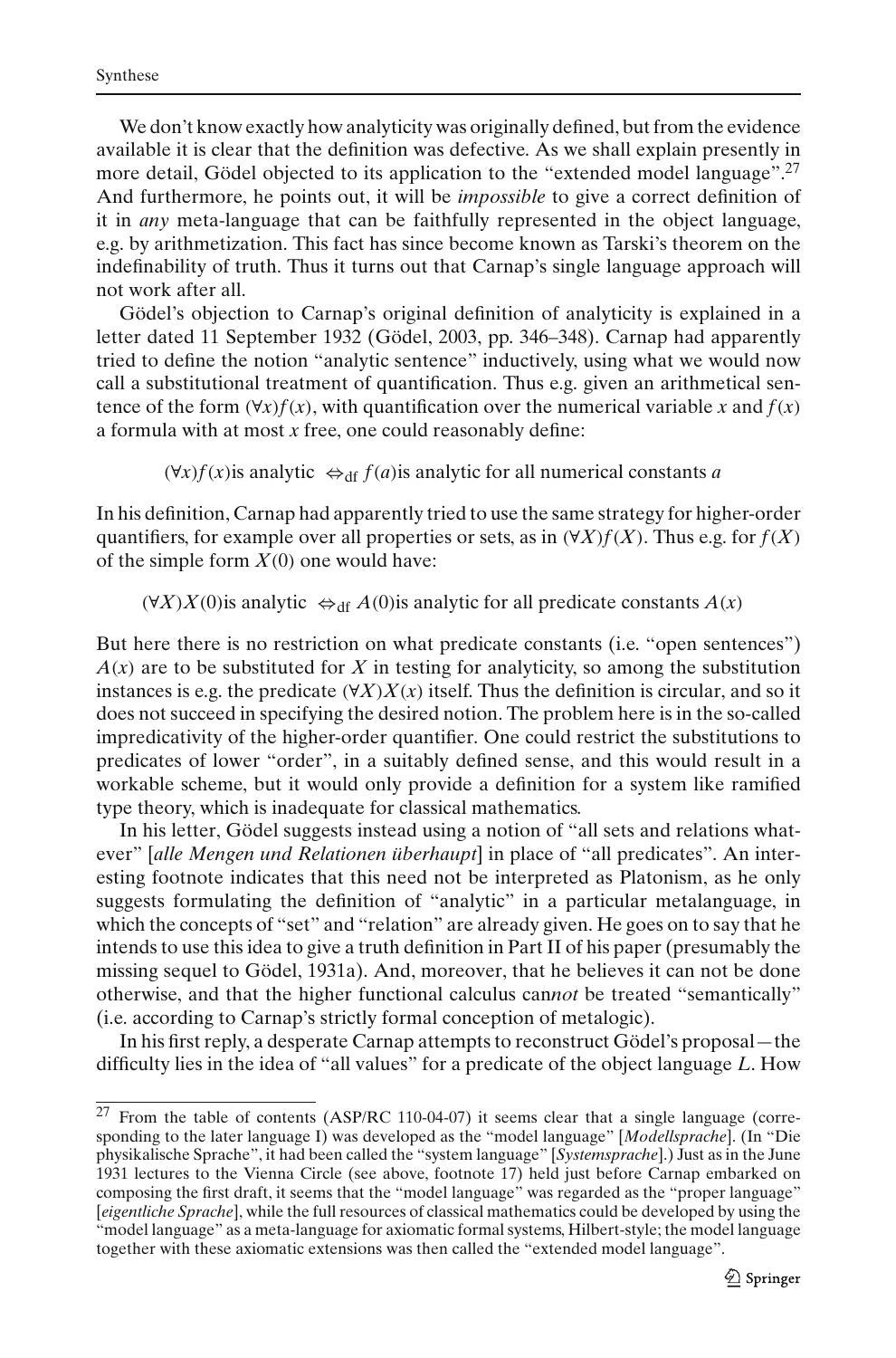is this to be understood, even with respect to another language  $L'$  in which the values are to be taken? It will not suffice to use only the predicates definable in *L* ; one apparently needs instead all "arbitrary" ones. And this latter notion strikes him as rather questionable [*ziemlich bedenklich*]. He finally asks for help in finding the right definition, especially since, as he says, everything else in his book depends on it (ibid., pp. 350–352).

Judging from his note of a few days later, Carnap finally did work out the solution for himself. He realized that the notion of "all values" of a predicate could be rendered in the formal meta-language  $L'$  simply by using a universal quantifier  $(\forall X) \dots X$ ... The key new idea here is that the language *L* in which the values are taken needs to be stronger than the one for which they are given (ibid., p. 354). In his (delayed) reply, Gödel confirms that this is the idea, and remarks that one cannot give the definition of "analytic" in the same language, otherwise "contradictions will result". He also points out that, presumably in the meantime, Tarski has already published a "similar" definition of "analytic",<sup>28</sup> which seems likely to be the reason Gödel never worked out his own part II (ibid., p. 356).

For Carnap, ultimately, the resulting definition of "analytic"—which had previously been so crucial—was not even deemed important enough to include in the first edition of the book; it was omitted "for reasons of space".<sup>29</sup> The problem with it was that, as hinted by Gödel in the footnote about Platonism, the notion of analyticity it defined was not absolute, but rather in a certain sense, conventional. It gave a notion of "analytic in *L*", but only with respect to *another* language *L* , used for the interpretation of *L*. There might be a natural or conventional choice for *L* —type theory of the next higher type, or axiomatic set theory—but it could hardly be claimed that any particular such choice is the *correct* notion of analytic for a given language[.30](#page-15-2) This *language relativity* of the central notions of metalogic turned out to be more important to Carnap than the particular metalogical definitions themselves. And this brings us to the final step in the story we have been telling.

<span id="page-15-0"></span><sup>28</sup> Presumably he refers here to Tarski (1932), which however gives only a bare summary; Gödel may have known more details from Tarski directly.

<span id="page-15-1"></span><sup>29</sup> In a recent paper it is claimed that "Carnap's main task in *Syntax* was to provide a reconstruction of mathematical truth" (Lavers, 2004, p. 296; cf also p. 308). This was true, as we have seen, of the first draft (the *Metalogik*)—but no longer of the published book. Note that the passages discussed by Lavers in support of his claim (ibid., pp. 297–299) were not included in the book's original edition (1934).

<span id="page-15-2"></span><sup>30</sup> Despite their view that the "logical syntax" (in Wittgenstein's sense) of the language was partly a matter of convention, the Vienna Circle up to this point generally held that there were "correct" and "incorrect" languages. In Carnap's case this is explicit in his papers during this period (1932a,b; see above, p. [16]) as well as retrospective comments soon after ("I was wrong in thinking that the language I dealt with was *the* language, i.e. the only legitimate language*...* Consequently I made the mistake of formulating my epistemological view in the form of an assertion—as most philosophers do—instead of in the form of a suggestion concerning the form of language." (1936–7, p. 20) We suggest that this conviction was shaken above all by Carnap's realization at this point that, if the meta-language was not part of the the *same* language, then there was *no* inherently privileged meta-language that could obviously or "naturally" claim to be "correct". Quine (1963) section VII thinks that Carnap's move to semantics was largely driven by this situation; as argued in the next section, we believe that Carnap's response to it was more fundamental.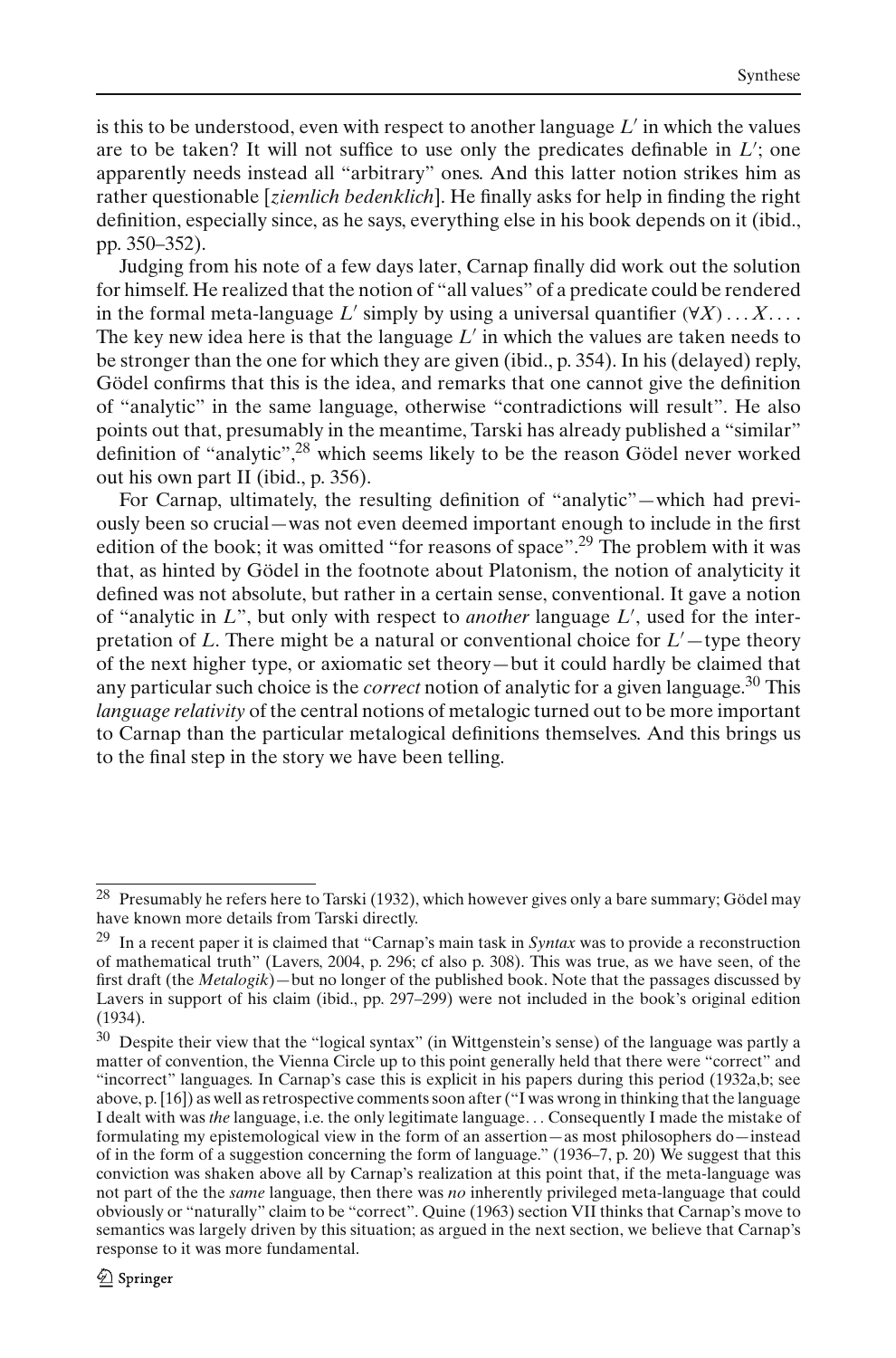## **4 Tolerance**

The first public signal that Carnap's thought had entered yet another radically new phase was the discussion contribution "Über Protokollsätze", a response to Neurath's paper (entitled "Protokollsätze") that had in turn responded to Carnap's "Die physikalische Sprache". This discussion contribution was written within a month or two after the above correspondence with Gödel, and Carnap is a changed man. A new tone has suddenly entered his writing, one he would stick with from then on, and that would become deeply characteristic: "In my view the issue here is not between two conceptions that contradict each other, but rather between *two methods for constructing the language of science, which are both possible and justified*." (Carnap, 1932b, p. 215) And he spells out the grounds of this new pluralism:

Not only the question whether the protocol sentences are inside or outside the syntax language, but also the further question regarding their precise specification, is to be answered, it seems to me, not by an assertion, but by a stipulation [*Festseztung*]. Though I earlier [in "Die physikalische Sprache"] left this question open *...* I now think that the different answers are not contradictory. They are to be taken as proposals for stipulations [*Vorschläge zu Festsetzungen*]; the task is to investigate these different possible stipulations as to their consequences and assess their usefulness. (ibid., p. 216)

To the best of our knowledge there is no record, either in Carnap's autobiography or in the form of a letter or note (or even a diary entry), recording the moment at which he embarked on this new direction. But the sense of discovery and enthusiasm is palpable in "Über Protokollsätze"; Carnap repeats the new message again and again. And he is very much aware that it represents an even more radical departure from his and the Vienna Circle's previous position:

In all theories of knowledge to date there is a certain *absolutism*: in the realistic theories an absolutism of objects, in the idealistic ones (including phenomenology) an absolutism of the "given", of "experiences", of "immediate phenomena [*unmittelbare Phänomene*]". Even in positivism we find this residual idealistic absolutism; in the logical positivism of our circle—in the works on the logic of science (epistemology) published to date by Wittgenstein, Schlick, Carnap—it takes the more subtle form of an absolutism of primitive propositions ("elementary propositions", "atomic propositions"). (ibid., p. 228)

This sense of breakthrough is equally evident in the passages evincing the new "principle of tolerance" in the *Logical Syntax* itself. The preface to that book is every bit as messianic as the justly renowned preface to the *Aufbau*:

The range of possible language forms, and thus of different possible logical systems is *...* incomparably larger than the very narrow range in which modern logical investigations have so far operated. Up to now there have only been occasional small departures from the language form given by *Russell*, which has already become classical*...* The reason for not daring to depart further from this classical form would appear to lie in the widespread view that such departures must be "justified", i.e. it must be shown that the new language form is "correct", that it represents the "true logic". It is one of the main tasks of this book to eliminate this view as well as the pseudoproblems and pointless squabbles arising from it. (Carnap, 1934, p. v)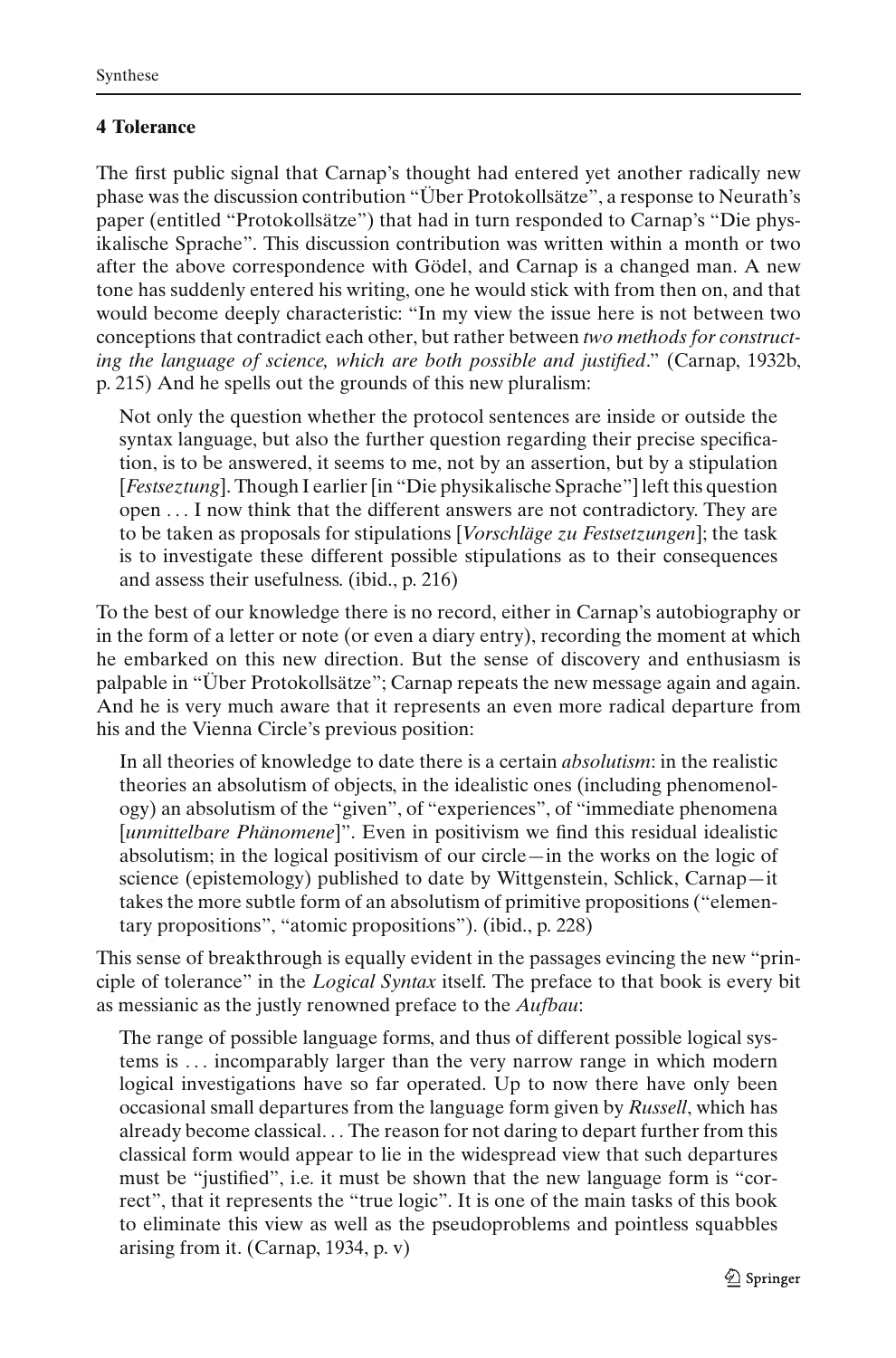The first attempts to escape from the "classical" forms—which themselves only went back one or two generations!—were certainly daring, he says. "But they were hobbled by a striving for 'correctness'." And Carnap concludes with the famous words: "But now this barrier is overcome: before us lies the open sea of free possibilities." (ibid., p. vi)

The principle is stated, in the text of the *Logical Syntax* itself, in the context not of epistemology, as in its first application, but of philosophies of mathematics, particularly intuitionism. It is expressed as the exhortation to state meta-theoretic or *wissenschaftslogische* proposals in precise terms, as explicit rules or definitions, within the formation or transformation rules of a precisely defined language or calculus:

Once it is understood that all pro- and anti-intuitionist considerations are concerned with the form of a calculus, the question will no longer be asked in the form "What *is* the case?" but rather "How do we *want* to set this up in the language being constructed?"*...* And with that, the dogmatic frame of mind that often makes the discussion unfruitful is banished. (ibid., p. 42)

This "dogmatic frame of mind" results, in Carnap's view, from the reliance on inherently vague philosophical "considerations [*Erörterungen*]" rather than on precise statements of definitions and rules. He indicates how he has tried, in Language I of the *Syntax*, to capture the philosophical concerns (expressed in various gradations of finitism or constructivism) voiced by Brouwer, Kaufmann, Wittgenstein, and others. But, he points out, there is no way of telling whether he has expressed *precisely* what they have in mind, as they have not expressed their views as proposed precise definitions and rules, but only in terms of vague *Erörterungen* that leave many specific questions open, when one gets down to the brass tacks of constructing an actual language (ibid., p. 44). Or they impose restrictions and requirements that appear to be normative.

Carnap's most general statement of the principle of tolerance, therefore, addresses these tendencies directly, contrasting them with his own program of precise and explicit rules:

Our attitude to demands of this kind may be stated generally by the *principle of tolerance: we do not want to impose restrictions but to state conventions... In logic there are no morals*. Everyone can construct his logic, i.e. his language form, however he wants. If we wants to discuss it with us, though, he will have to make precise how we wants to set things up. He has to give syntactic rules rather than philosophical considerations. (ibid., p. 45)

Only by *replacing* the vague concept with a precise equivalent can the practical merits or drawbacks of a proposal be judged, for some defined purpose. And under the new regime of pluralism, where there can be no criterion of inherent "correctness", practical usefulness is the only criterion left for deciding whether a proposal should be pursued or left aside. The principle of tolerance fits well, then, into the project of "rational reconstruction" pursued by the earlier Vienna Circle, and sets the stage for the successor project of "explication", which Carnap would not formulate explicitly until after  $1945<sup>31</sup>$  And he is careful to apply the insistence on precision to his own

<span id="page-17-0"></span><sup>31</sup> The classical exposition of this project is in Chapter 1 of *Logical Foundations of Probability* (Carnap, 1950a); for further discussion, see Stein (1992), Awodey and Carus (2004), section III, and Carus (2004), section II.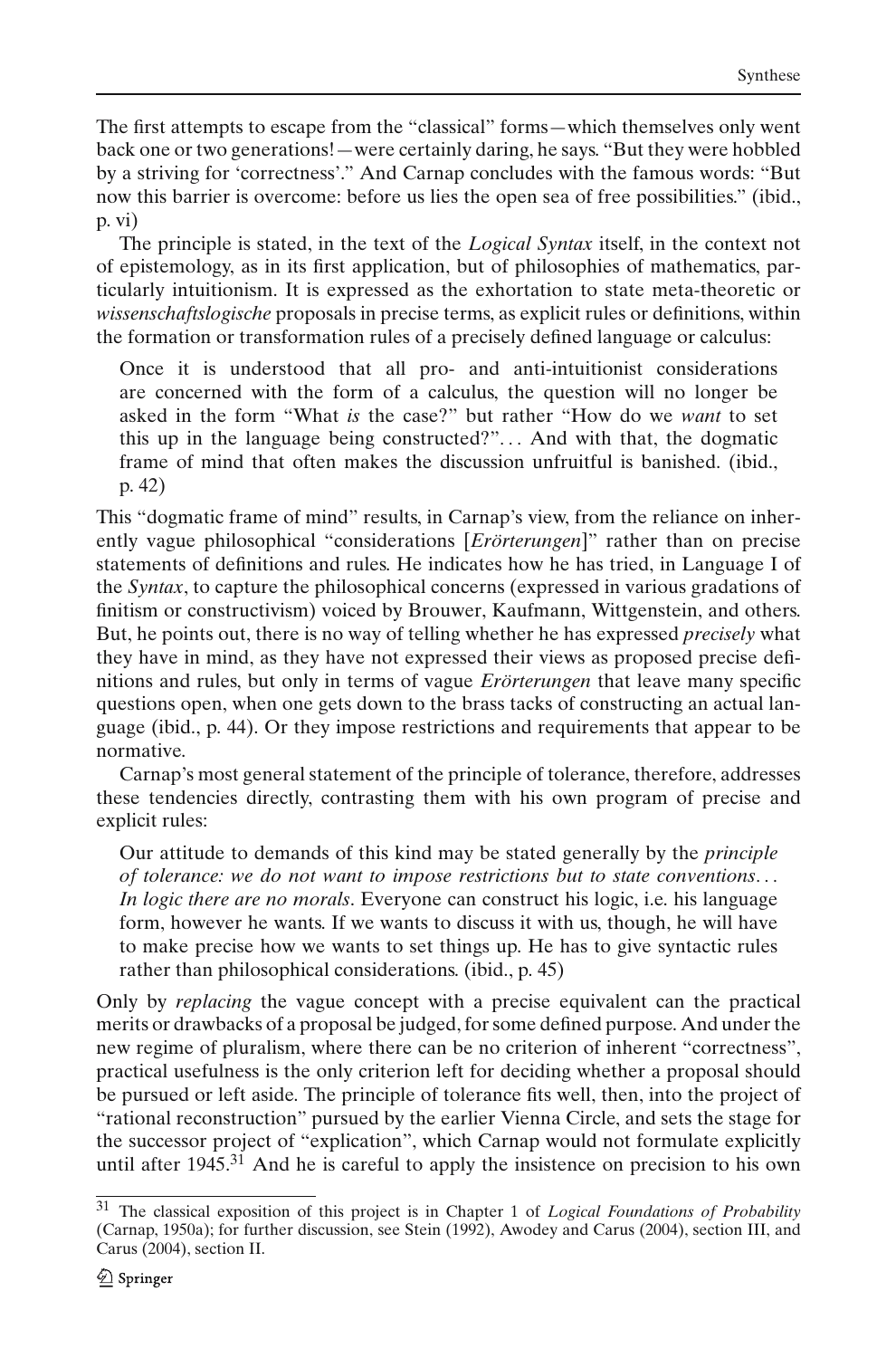work as well. Attention and criticism should be focussed, he repeatedly insists, not on the "inexact" informal reflections in the text, but on the precise definitions given in terms of the proposed calculi.

Unlike previous revolutions in Carnap's thought, this one was permanent; it became the basis of his thought for the remainder of his career. And it extended, as we have seen, far beyond logic itself into epistemology and such questions as the form of the observation language. It represents the final step away from the meaning foundationalism of the *Tractatus* to a kind of radical pragmatism, in which the only criterion for acceptance or rejection of a language form is its usefulness for a particular purpose. This conception was only partially spelled out in the *Logical Syntax* itself. Indeed, it was never fully articulated in detail by Carnap, but only indicated very generally in such later writings as "Empiricism, Semantics, and Ontology" and certain replies to critics in the Schilpp volume.[32](#page-18-0)

#### **5 Tensions within the published** *Logical Syntax*

We began in Sect. 1 with a conception of meaning whereby it is built up from atomic components. One could call this view, which was derived from a reading of Wittgenstein (though it may not have been his own), a "meaning foundationalism". The meanings of all sentences rest on the representation of atomic facts by atomic sentences. We interpreted the new view Carnap arrived at during his sleepless night in January 1931 as the replacement of this meaning foundationalism by an axiomatic approach to language as a whole, in which all workings of the language are exhaustively specified by explicit rules stated in a meta-language. In its original statement, this "syntax" view completely excluded the possibility of "meaning"—in its old sense of representational correspondence between configurations of linguistic objects and configurations of objects in the world. There seemed no way of capturing any such correspondence in explicit formation or transformation rules for a language. Only a year after the *Syntax* book was published, though, Tarski's definition of truth suggested to Carnap that such correspondences could, after all, be captured in meta-linguistic rules. This amounted to defining a new notion of meaning "from above", in contrast to the one built up "from below" in the meaning foundationalism Carnap had rejected in January 1931. In this new scheme, the language itself was constituted by a system of rules which in turn permitted the rigorous specification of an "interpretation", as opposed to regarding the rules as descriptive and determined by a more fundamental notion of meaning built up from atomic components.

In January 1931, the rejection of meaning foundationalism and its replacement by an axiomatic view was all of a piece. Seen from the later, semantical perspective, though, this original syntax view could be regarded, retrospectively, as having been composed of a number of different elements that would later turn out to be separable. First, there was (a) the requirement that a language be entirely specified by explicit rules. But the "syntactic" view that seemed to follow from this can in retrospect be seen as having consisted of two separable parts: (b) the distinction between a language (a calculus, a purely syntactic symbol system) and its interpretation, and

<span id="page-18-0"></span><sup>32</sup> There is widespread agreement about the continuity of Carnap's overall philosophical program from the time of the *Syntax*; see e.g. Creath (1990), Ricketts (1996b). Carus (forthcoming) attempts a more systematic exposition of this later program.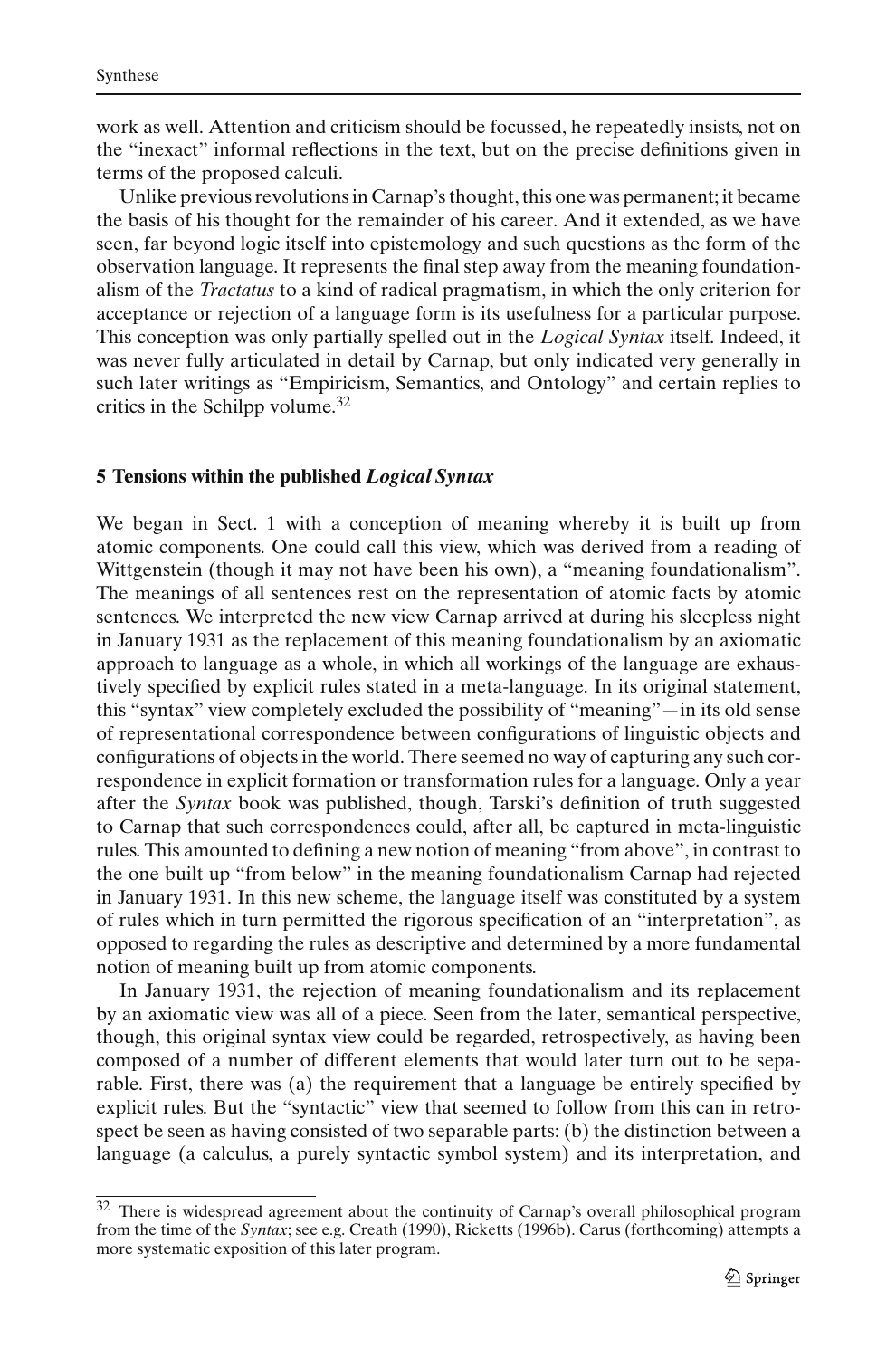(c) the prohibition of reference to the latter, and the restriction of the (*wissenschaftslogische*) meta-language to consideration of the former.

Components (a) and (b) are necessary pre-conditions for the tolerance idea. Without the requirement that language be specified by explicit rules, the alternatives among which tolerance is recommended are not fully specified. And without distinguishing language from content, there are no clearly distinct alternatives to be tolerant among. These two retrospectively visible components survive unscathed and undiminished into Carnap's semantic period. (So it is rather misleading to call them "syntactic"; Carnap's original term "metalogical" might be more appropriate.) Component (c), on the other hand, the overreaction against Wittgensteinian "meaning" that accompanied the original insight, did not survive. In distinguishing between a language and its interpretation, Carnap's first (and, as we saw, understandable) response was to reject that imprecise notion of meaning entirely. But this restriction was loosened when he saw that, in virtue of the precise specification of the object language, interpretations could *also* be specified by explicit rules (governing satisfaction, designation, and truth), in accordance with component (a) of the original syntax idea.

The original rejection of "meaning" had proscribed what seemed an occult property, just like the rejection by Lavoisier of the traditional explanation of burning as the release of a substance ("phlogiston", in Stahl's theory) into the surrounding air. The reinstatement of an explicated account of "meaning" reflected the realization that the informal idea of meaning had not itself been the culprit, but rather a particular, somewhat obscure conception of it (Wittgenstein's, in the Circle's view). But the new explication of meaning met the standards by which the previous conception had been rejected. In the same way, the later reinstatement of the idea that burning (oxidation) involved the release of electrons by the substance being oxidized met the standards of the post-Lavoisier principle of the conservation of matter, by which all reactions are regarded as recombinations of indestructible atoms. The new explication of the informal concept of "meaning" has no more in common with the previous occult property than electrons do with phlogiston.

Of the components of the original syntax idea, then, the two "metalogical" ones— (a) and  $(b)$ —are consistent with tolerance, while the rejection of meaning component  $(c)$ —is inconsistent with tolerance. This tension is nowhere close to the surface in the published *Syntax* book, largely because these components of the original view, tolerance and the rejection of meaning, occupy different sections of the book, and never meet. In the famous introduction that we quoted from above, tolerance is highlighted. In the opening chapters and in the exposition of Language I, the rejection of meaning comes to the fore, except in §§16–17, in which tolerance is again in the spotlight. The exposition of Language II is largely neutral and technical, though in a few sections (e.g. §38) certain provisions (e.g. the elimination of classes) are implicitly defended as "correct". Section 4 of the book, on general syntax, is again dominated by tolerance; the optional nature of many different kinds of logical and mathematical systems is stressed. And in Sect. 5, finally, on "Philosophy and Syntax", the emphasis is almost entirely on the exclusion of meaning (the restriction to the "formal mode of speech"); tolerance hardly makes an appearance. Since this last section was by far the most widely read, it captured the imagination of philosophers. The distinction between "formal" and "material" modes of speech, introduced in "Die physikalische Sprache" (*Unity of Science*) in 1932, is discussed in more detail and applied to a wide range of philosophical problems. This distinction, of course, relies on the exclusion of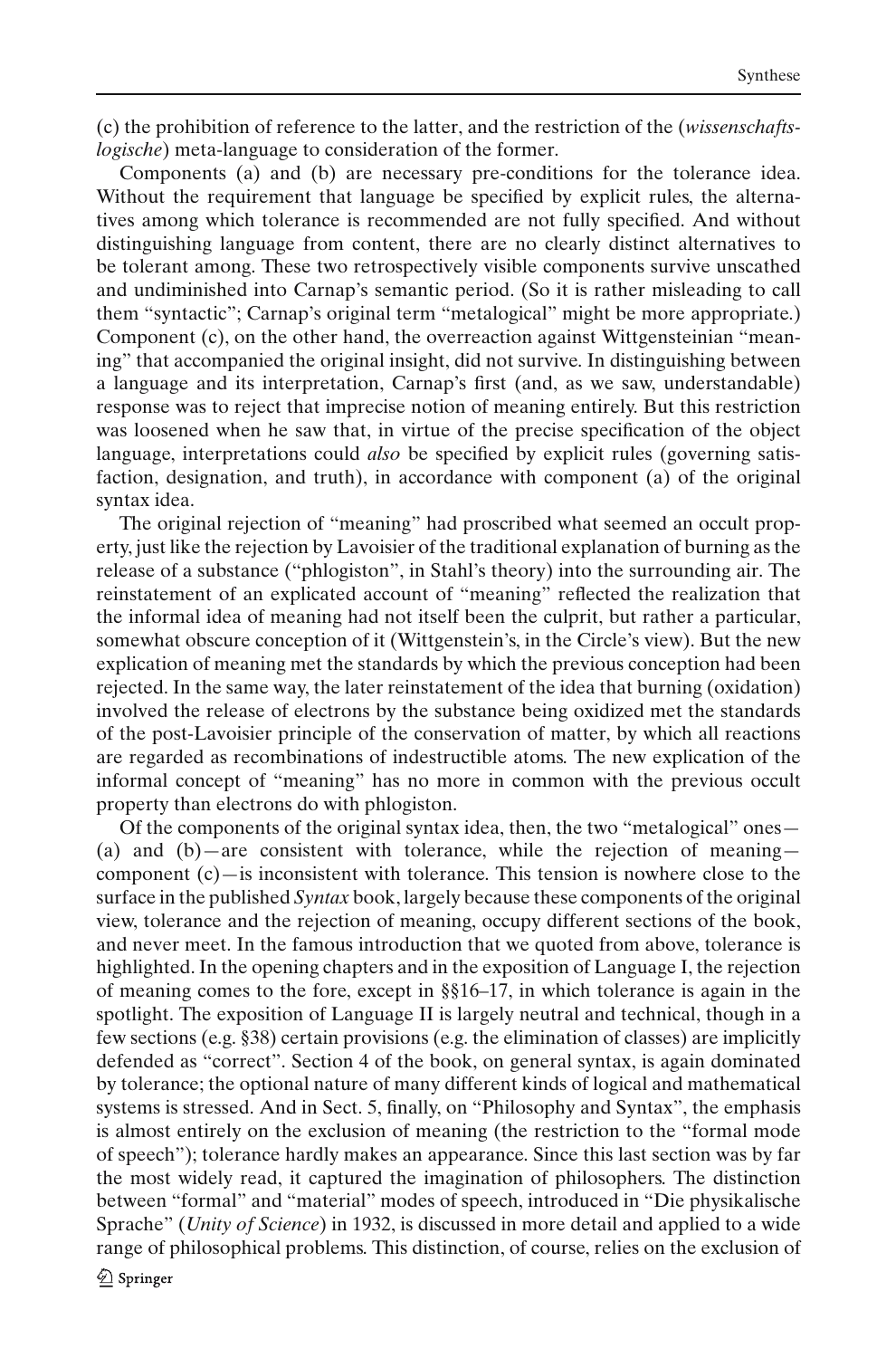meaning, and is thus incompatible with the principle of tolerance[.33](#page-20-0) This absence of confrontation between tolerance and the rejection of meaning is not by design, but resulted straightforwardly from the order of composition; part V was largely written before the October 1932 turn to tolerance, while part IV was written in 1933.<sup>[34](#page-20-1)</sup>

While the original syntax idea was a necessary precondition for tolerance, then, one component of it (and, in the book, the most visibly high-profile component) would soon be jettisoned. This gave the appearance that the "syntax" doctrine—identified with the exclusion of meaning—had first been embraced, and then rejected again. "Meaning" was proscribed in 1931, it seemed, and then became acceptable again in 1935. What most observers failed to notice in this sequence of events was the permanence of the "metalogical" (or "top-down") components and the principle of tolerance consequent upon them. The rejection of meaning foundationalism in January 1931—Quine's second "dogma of empiricism"—was permanent; as we saw above, the *main point* of January 1931 had been the "*elimination* of verification by comparison with facts" (Sect. 2 above, final paragraph).<sup>35</sup>

Seen from this perspective, in fact, it becomes apparent that Carnap's abandonment of Quine's *first* "dogma" followed soon after; as we saw above (Sect. 3), the principle of tolerance was suggested by Carnap's recognition that there could be no language-transcendent notion of analyticity of the kind he had attempted in the first draft of the *Syntax* book. The idea of a single, canonical definition of analyticity was just what he*gave up* in October 1932, after Gödel's critique. Thereafter, analyticity is strictly language-relative. And this step was also permanent. It would appear, then, that Quine's supposed "two dogmas" were precisely the two components of the Wittgensteinian "absolutist" conception that Carnap, under Gödel's influence, left behind, successively, in January 1931 and October 1932.<sup>[36](#page-20-3)</sup>

<span id="page-20-0"></span><sup>&</sup>lt;sup>33</sup> As Carnap himself recognized, though he played it down; see Carnap, 1942, p. 250, where he discusses the possibility of "supplementing" the translation of material-mode sentences into formalmode ones with translations into semantic and pragmatic sentences. He never actually attempted anything like this, however, for reasons well diagnosed by Ricketts (1996b), p. 247 and Goldfarb (1997), pp. 63–65. Indeed, his statement that "The explanation of the dangers of the *material mode* of speech *...* in §§78–80 remains valid" (ibid.) seems absurd, on the surface, given that the "material mode of speech" is *defined* in *Syntax* as non-syntactic (Carnap, 1934, pp. 212–213); i.e. it includes semantic sentences. This statement becomes reasonable, though, if we look at §§78–80 and realize that the instances of the "material mode of speech" considered there are nearly all philosophical (specifically ontological) ones of the kind he would later call "external" questions (Carnap, 1950b, p. 206). The translations into the "formal mode" offered there can nearly all be regarded as plausible translations of *ontological* "external" questions into a form that lends itself to their transformation into "practical questions of language choice". But in 1934 they are not yet *stated* as explicitly practical questions; they are stated as purely syntactic. This is an obvious difference.

<sup>&</sup>lt;sup>34</sup> A detailed chronology of the book's composition was drawn up by Carnap and is preserved in his papers, ASP/RC 110-04-08 and 110-04-09.

<span id="page-20-2"></span><span id="page-20-1"></span><sup>35</sup> The second dogma is explicitly identified with the "verification theory of meaning" in Quine (1951), p. 41. We hope to make this case in more detail—for *both* of Quine's "dogmas"—in a subsequent paper.

<span id="page-20-3"></span><sup>&</sup>lt;sup>36</sup> We are grateful to the Philosophy Department of the University of Constance (Germany), and especially to the participants in the seminar "Carnap der Logizist" in the summer semester of 2003, during which the present paper was largely written. We also thank Thomas Ricketts and Wilfried Sieg for helpful comments on earlier drafts, as well as those who attended talks and seminars where versions of this paper were given, at Stanford, Purdue, Jena, Paris, and the 2003 ASL meeting in Chicago.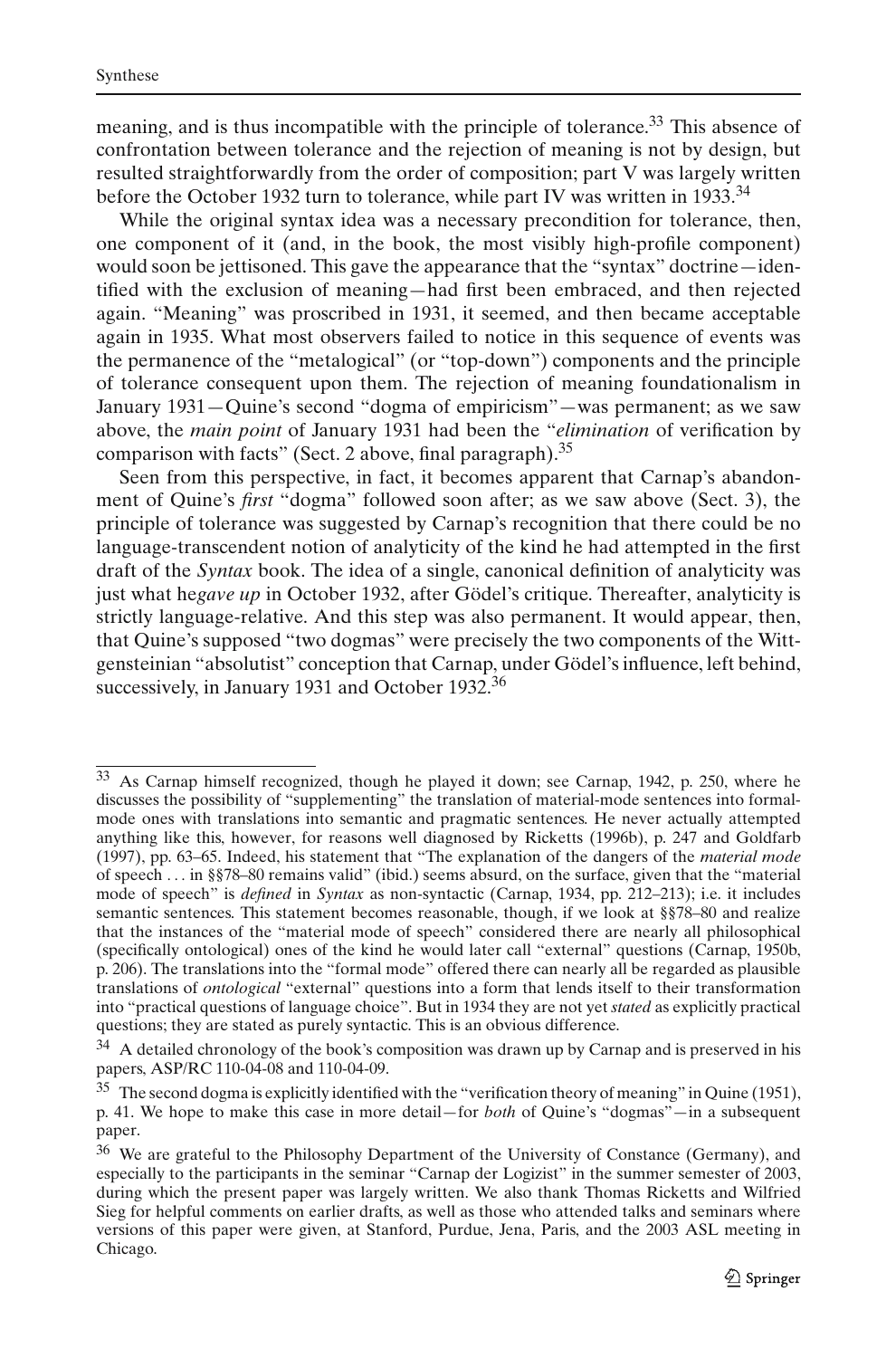#### **References**

- Awodey, S., & Carus, A. W. (2001). Carnap, completeness, and categoricity: The *Gabelbarkeitssatz* of 1928. *Erkenntnis, 54*, 145–172.
- Awodey, S., & Carus, A. W. (2004). How Carnap could have replied to Gödel. In S. Awodey, & C. Klein (Eds.), *Carnap brought home* (pp. 179–200). LaSalle, IL: Open Court.
- Carnap. R. (1930). Die alte und die neue Logik. *Erkenntnis, 1*, 12–26.
- Carnap, R. (1931). Review of Kaila (1930). *Erkenntnis, 2*, 75–77.
- Carnap, R. (1932a). Die physikalische Sprache als Universalsprache der Wissenschaft. *Erkenntnis, 2*, 432–465.
- Carnap, R. (1932b). Über Protokollsätze. *Erkenntnis, 3*, 215–228.
- Carnap, R. (1934). *Logische Syntax der Sprache*. Vienna: Springer.
- Carnap, R. (1936–7). Testability and meaning. *Philosophy of Science, 3–4*, 419–471, 1–40.
- Carnap, R. (1942). *Introduction to semantics*. Cambridge, MA: Harvard University Press.
- Carnap, R. (1950a). *Logical foundations of probability*. Chicago: University of Chicago Press.
- Carnap, R. (1950b). Empiricism, semantics, and ontology. Repr. in *Meaning and necessity* (2nd ed., pp. 205–221). Chicago: University of Chicago Press, 1956.
- Carnap, R. (1963). Carnap's intellectual autobiography and "The philosopher replies". In P. Schilpp, (Ed.), *The philosophy of Rudolf Carnap* (pp. 3–84, 859–1013). LaSalle, IL: Open Court.
- Carus, A. W. (2004). Sellars, Carnap, and the logical space of reasons. In S. Awodey, & C. Klein (Eds.), *Carnap brought home: The view from Jena* (pp. 317–355). LaSalle, IL: Open Court.
- Carus, A. W. (forthcoming). *Carnap and twentieth-century thought: Explication as enlightenment*. Cambridge: Cambridge University Press.
- Conant, J. (2001). Two conceptions of *Die Überwindung der Metaphysik*: Carnap and early Wittgenstein. In T. G. McCarthy, & S. C. Stidd (Eds), *Wittgenstein in America* (pp. 13–61). Oxford: Oxford University Press.
- Creath, R. (1990). The unimportance of semantics. *PSA1990, 2*, 405–415.
- Dummett, M. (1981). *Frege: Philosophy of language* (2nd ed.). London: Duckworth.
- Floyd, J. (2002). Number and ascriptions of number in Wittgenstein's *Tractatus*. In E. Reck (Ed.), *From Frege to Wittgenstein: Perspectives on early analytic philosophy* (pp. 308–352). Oxford: Oxford University Press.
- Friedman, M. (2000). *A parting of the ways: Carnap, Cassirer, Heidegger*. LaSalle, IL: Open Court.
- Geach, P. (1983). Wittgenstein's Operator *N*. *Analysis, 41*, 573–589.
- Gödel, K. (1931a). Über formal unentscheidbare Sätze der *Principia Mathematica* und verwandter Systeme I. Repr. in K. Gödel, *Collected Works*, vol. 1. (pp. 144–195). Oxford: Oxford University Press, 1986.
- Gödel, K. (1931b). Diskussion zur Grundlegung der Mathematik. Repr. in K. Gódel, *Collected Works*, vol. 1. (pp. 200–205). Oxford: Oxford University Press, 1986.
- Gödel, K. (2003). *Collected works*, vol. 4; *Correspondence A-G*. Oxford: Oxford University Press.
- Goldfarb, W. (1997). Semantics in Carnap: A Rejoinder to Alberto Coffa. *Philosophical Topics, 25*, 51–66.
- Hacker, P. M. S. (2003). Wittgenstein, Carnap, and the New American Wittgensteinians. *Philosophical Quarterly, 53*, 1–23.
- Hahn, H. (1929). Empirismmus, Mathematik, und Logik. Repr. in H. Hahn, *Empirismus, Logik, Mathematik* (pp. 55–58). Frankfurt/Main: Suhrkamp, 1988.
- Hilbert, D., & Ackermann, W. (1928). *Grundzüge der theoretischen Logik*. Berlin: Springer.
- Jeffrey, R. (1994). Carnap's Voluntarism. In D. Prawitz, B. Skyrms, & D. Westerståhl (Eds.), *Logic, methodology, and philosophy of science IX* (pp. 847–866). Amsterdam: Elsevier.
- Lavers, G. (2004). Carnap, semantics, and ontology. *Erkenntnis, 60*, 295–316.
- Proops, I. (2001a). The New Wittgenstein: A critique. *European Journal of Philosophy, 9*, 375–404.
- Putnam, H. (1981). *Reason, truth, and history*. Cambridge: Cambridge University Press.
- Quine, W. V. O. (1951). Two dogmas of empiricism. Repr. in Quine *From a logical point of view* (pp. 20–46). New York: Harper, 1953.
- Quine, W. V. O. (1963). Carnap and logical truth. In P. Schilpp (Ed.), *The Philosophy of Rudolf Carnap* (pp. 385–406). LaSalle, IL: Open Court.
- Reichenbach, H. (1929). Ziele und Wege der physikalischen Erkenntnis, in *Handbuch der Physik*, vol. 4: *Allgemeine Grundlagen der Physik*. (pp. 1–80). Berlin: Springer.
- Ricketts, T. (1996a). Pictures, logic, and the limits of sense in Wittgenstein's *Tractatus*. In H. Sluga, & D. G. Stern (Eds.), *The Cambridge Companion to Wittgenstein* (pp. 59–99). Cambridge: Cambridge University Press.

 $\mathcal{Q}$  Springer